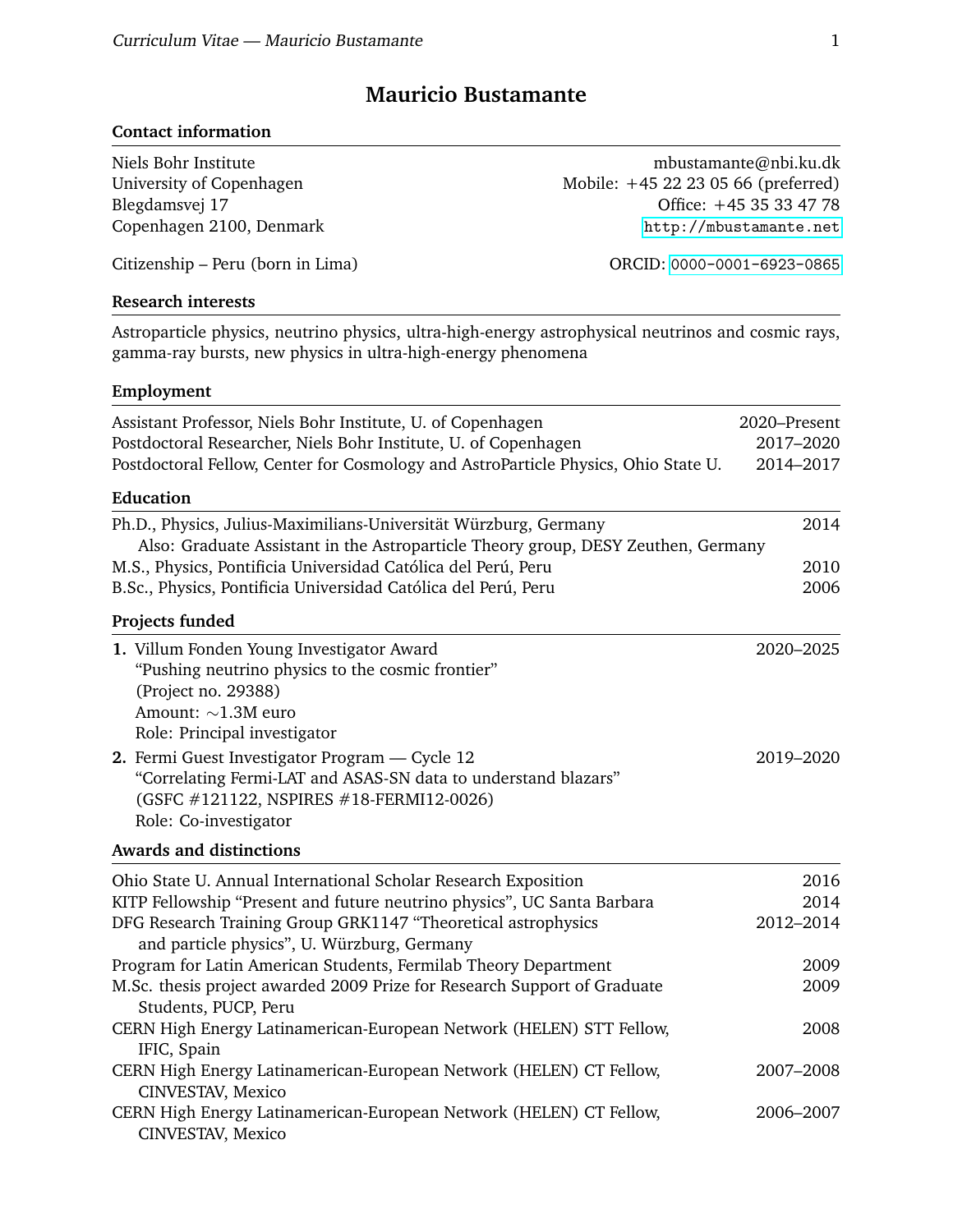#### **Refereed journal publications**

- **28.** D. F. G. Fiorillo, **M. Bustamante**, V. B. Valera, *Near-future discovery of point sources of ultrahigh-energy neutrinos*, [\[arXiv:2205.15985\]](https://arxiv.org/abs/2205.15985)
- **27.** V. B. Valera, **M. Bustamante**, C. Glaser, *The ultra-high-energy neutrino-nucleon cross section: measurement forecasts for an era of cosmic EeV-neutrino discovery*, [\[arXiv:2204.04237\]](https://arxiv.org/abs/2204.04237)
- 26. N. Song, S. W. Li, C. A Argüelles, M. Bustamante, A. C. Vincent, *The Future of High-Energy Astrophysical Neutrino Flavor Measurements*, JCAP 04, 054 (2021) [\[arXiv:2012.12893\]](https://arxiv.org/abs/2012.12893)
- **25.** M. Ahlers, **M. Bustamante**, N. G. Nortvig Wilesen, *Flavors of astrophysical neutrinos with activesterile neutrinos*, JCAP 07, 029 (2021) [\[arXiv:2009.01253\]](https://arxiv.org/abs/2009.01253)
- **24. M. Bustamante**, I. Tamborra, *Using high-energy neutrinos as cosmic magnetometers*, PRD 102, 123008 (2020) [\[arXiv:2009.01306\]](https://arxiv.org/abs/2009.01306)
- **23. M. Bustamante**, *New limits on neutrino decay from the Glashow resonance of high-energy cosmic neutrinos*, [\[arXiv:2004.06844\]](https://arxiv.org/abs/2004.06844)
- **22. M. Bustamante**, C. Rosenstrøm, S. Shalgar, I. Tamborra, *Bounds on secret neutrino interactions from high-energy astrophysical neutrinos*, PRD 101, 123024 (2020) [\[arXiv:2001.04994\]](https://arxiv.org/abs/2001.04994)
- **21.** S. Shalgar, I. Tamborra, **M. Bustamante**, *Core-collapse supernovae stymie secret neutrino interactions*, PRD 103, 123008 (2021) [\[arXiv:1912.09115\]](https://arxiv.org/abs/1912.09115)
- **20. M. Bustamante**, *NuOscProbExact: a general-purpose code to compute exact two-flavor and threeflavor neutrino oscillation probabilities*, [\[arXiv:1904.12391\]](http://arxiv.org/abs/arXiv:1904.12391)
- **19. M. Bustamante**, M. Ahlers, *Inferring the Flavor of High-Energy Astrophysical Neutrinos at Their Sources*, PRL 122, 241101 (2019) [\[arXiv:1901.10087\]](http://arxiv.org/abs/arXiv:1901.10087)
- **18.** M. Ahlers, **M. Bustamante**, S. Mu, *Unitarity Bounds of Astrophysical Neutrinos*, PRD 98, 123023 (2018) [\[arXiv:1810.00893\]](http://arxiv.org/abs/arXiv:1810.00893)
- **17. M. Bustamante**, S. K. Agarwalla, *A Universe's Worth of Electrons to Probe Long-Range Interactions of High-Energy Astrophysical Neutrinos*, PRL 122, 061103 (2019) [\[arXiv:1808.02042\]](http://arxiv.org/abs/arXiv:1808.02042) Selected as APS Editors' Suggestion
- **16. M. Bustamante**, A. Connolly, *Extracting the Energy-Dependent Neutrino-Nucleon Cross Section Above 10 TeV Using IceCube Showers*, PRL 122, 041101 (2019) [\[arXiv:1711.11043\]](http://arxiv.org/abs/arXiv:1711.11043) INSPIRE 50+
- **15. M. Bustamante**, K. Murase, J.F. Beacom, *Testing Decay of Astrophysical Neutrinos with Incomplete Information*, PRD 95, 063013 (2017) [\[arXiv:1610.02096\]](http://arxiv.org/abs/arXiv:1610.02096) INSPIRE 50+
- **14.** S. W. Li, **M. Bustamante**, J. F. Beacom, *Echo Technique to Distinguish Flavors of Astrophysical Neutrinos*, PRL 122, 151101 (2019) [\[arXiv:1606.06290\]](http://arxiv.org/abs/arXiv:1606.06290)
- **13. M. Bustamante**, J. Heinze, K. Murase, W. Winter, *Multi-messenger light curves from gamma-ray bursts in the internal shock model*, ApJ 837, 33 (2017) [\[arXiv:1606.02325\]](http://arxiv.org/abs/arXiv:1606.02325)
- **12.** J. Heinze, D. Boncioli, **M. Bustamante**, W. Winter, *Cosmogenic Neutrinos Challenge the Cosmic Ray Proton Dip Model*, ApJ 825, 122 (2016) [\[arXiv:1512.05988\]](http://arxiv.org/abs/arXiv:1512.05988) INSPIRE 50+
- **11.** ARA Collaboration, D. Guetta, **M. Bustamante**, *Constraints on the Ultra-High Energy Neutrino Flux from Gamma-Ray Bursts from a Prototype Station of the Askaryan Radio Array*, Astropart. Phys. 88, 7 (2017) [\[arXiv:1507.00100\]](http://arxiv.org/abs/arXiv:1507.00100)
- **10. M. Bustamante**, J. F. Beacom, W. Winter, *Theoretically palatable flavor combinations of astrophysical neutrinos*, PRL 115, 161302 (2015) [\[arXiv:1506.02645\]](http://arxiv.org/abs/arXiv:1506.02645) INSPIRE 100+
- **9. M. Bustamante**, P. Baerwald, K. Murase, W. Winter, *Neutrino and cosmic-ray emission from multiple internal shocks in gamma-ray bursts*, Nature Commun. 6, 6783 (2015) [\[arXiv:1409.2874\]](http://arxiv.org/abs/arXiv:1409.2874) INSPIRE 50+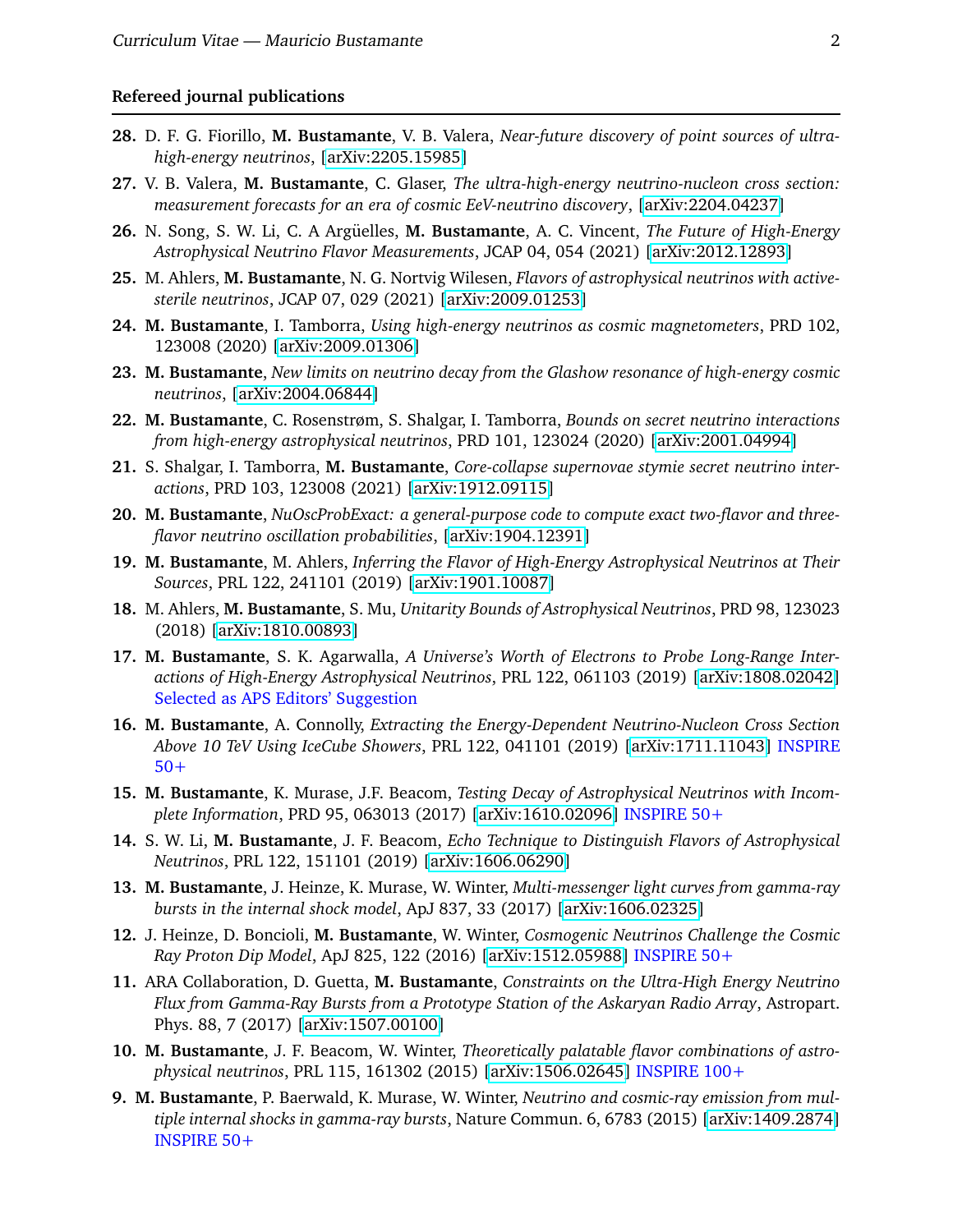- **8.** P. Baerwald, **M. Bustamante**, W. Winter, *Are gamma-ray bursts the sources of ultra-high energy cosmic rays?*, Astropart. Phys. 62, 66 (2015) [\[arXiv:1401.1820\]](http://arxiv.org/abs/arXiv:1401.1820) INSPIRE 50+
- **7.** P. Baerwald, **M. Bustamante**, W. Winter, *UHECR escape mechanisms for protons and neutrons from GRBs, and the cosmic ray-neutrino connection*, ApJ 768, 186 (2013) [\[arXiv:1301.6163\]](http://arxiv.org/abs/arXiv:1301.6163) INSPIRE 50+
- **6.** P. Baerwald, **M. Bustamante**, W. Winter, *Neutrino Decays over Cosmological Distances and the Implications for Neutrino Telescopes*, JCAP 1210, 020 (2012) [\[arXiv:1208.4600\]](http://arxiv.org/abs/arXiv:1208.4600) INSPIRE 100+
- **5.** C. A. Argüelles, M. Bustamante, A. M. Gago, *Searching for cavities of various densities in the Earth's crust with a low-energy*  $\bar{\nu}_e$   $\beta$ -beam, Mod. Phys. Lett. A 30, 1550146 (2015) [\[arXiv:1201.6080\]](http://arxiv.org/abs/arXiv:1201.6080)
- **4. M. Bustamante**, A. M. Gago, J. Jones-Perez, *SUSY Renormalization Group Effects in Ultra High Energy Neutrinos*, JHEP 1105, 133 (2011) [\[arXiv:1012.2728\]](http://arxiv.org/abs/arXiv:1012.2728)
- **3.** C. A. Argüelles, M. Bustamante, A. M. Gago, *IceCube expectations for two high-energy neutrino production models at active galactic nuclei*, JCAP 1012, 005 (2010) [\[arXiv:1008.1396\]](http://arxiv.org/abs/arXiv:1008.1396)
- **2. M. Bustamante**, A. M. Gago, C. Pena-Garay, *Energy-independent new physics in the flavour ratios of high-energy astrophysical neutrinos*, JHEP 1004, 066 (2010) [\[arXiv:1001.4878\]](http://arxiv.org/abs/arXiv:1001.4878)
- **1.** J. L. Bazo, **M. Bustamante**, A. M. Gago, O. G. Miranda, *High energy astrophysical neutrino flux and modified dispersion relations*, Int. J. Mod. Phys. A 24, 55819 (2009) [\[arXiv:0907.1979\]](http://arxiv.org/abs/arXiv:0907.1979)

#### **Reviews, white papers, and lectures**

- 17. C. A. Argüelles et al., *Snowmass White Paper: Beyond the Standard Model effects on Neutrino Flavor*, [\[arXiv:2203.10811\]](https://arxiv.org/abs/2203.10811)
- **16.** M. Ackermann *et al.*, *High-Energy and Ultra-High-Energy Neutrinos*, [\[arXiv:2203.08096\]](https://arxiv.org/abs/2203.08096)
- **15.** R. M. Abraham *et al.*, *Tau Neutrinos in the Next Decade: from GeV to EeV*, [\[arXiv:2203.05591\]](https://arxiv.org/abs/2203.05591)
- **14.** J. M. Berryman *et al.*, *Neutrino Self-Interactions: A White Paper*, [\[arXiv:2203.01955\]](https://arxiv.org/abs/2203.01955)
- **13.** R. Alves Batista *et al.*, *EuCAPT White Paper: Opportunities and Challenges for Theoretical Astroparticle Physics in the Next Decade*, [\[arXiv:2110.10074\]](https://arxiv.org/abs/2110.10074)
- **12.** A. V. Olinto *et al.*, *The POEMMA (Probe of Extreme Multi-Messenger Astrophysics) Observatory*, JCAP 06, 007 (2021) [\[arXiv:2012.07945\]](https://arxiv.org/abs/2012.07945)
- **11.** A. V. Olinto *et al.*, *Snowmass 2021 Letter of Interest: The Probe Of Multi-Messenger Astrophysics (POEMMA)*, [\[arXiv:2008.13047\]](https://arxiv.org/abs/2008.13047)
- **10.** IceCube-Gen2 Collaboration, *IceCube-Gen2; The window to the extreme Universe*, J. Phys. G 48, 060501 (2021) [\[arXiv:2008.04323\]](https://arxiv.org/abs/2008.04323) INSPIRE 100+
- **9.** A. Romero-Wolf *et al.*, *An Andean Deep-Valley Detector for High-Energy Tau Neutrinos*, White paper prepared for the Latin American Strategy Forum for Research Infrastructure [\[arXiv:2002.06475\]](https://arxiv.org/abs/2002.06475)
- **8.** D. Grant *et al.*, *Neutrino astronomy with the next generation IceCube Neutrino Observatory*, APC white paper prepared for the US Astro2020 Decadal Survey (2019) [\[arXiv:1911.02561\]](http://arxiv.org/abs/arXiv:1911.02561)
- **7.** M. Mostafa´ *et al.*, *Science and Design for the Giant Radio Array for Neutrino Detection*, APC white paper prepared for the US Astro2020 Decadal Survey (2019)
- **6.** A. Olinto *et al.*, *POEMMA: Probe of Extreme Multi-Messenger Astrophysics*, APC white paper prepared for the US Astro2020 Decadal Survey (2019) [\[arXiv:1907.06217\]](http://arxiv.org/abs/arXiv:1907.06217)
- **5.** R. Alves-Batista, J. Biteau, **M. Bustamante** *et al.*, *Open Questions in Cosmic-Ray Research at Ultrahigh Energies*, Front. Astron. Space Sci. 6, 23 (2019) [\[arXiv:1903.06714\]](http://arxiv.org/abs/arXiv:1903.06714) INSPIRE 100+
- **4.** M. Ackermann, M. Ahlers, L. Anchordoqui, **M. Bustamante** *et al.*, *Astrophysics Uniquely Enabled by Observations of High-Energy Cosmic Neutrinos*, White paper prepared for the US Astro2020 Decadal Survey, Bull. Am. Astron. Soc. 51, 185 (2019) [\[arXiv:1903.04334\]](http://arxiv.org/abs/arXiv:1903.04334) INSPIRE 50+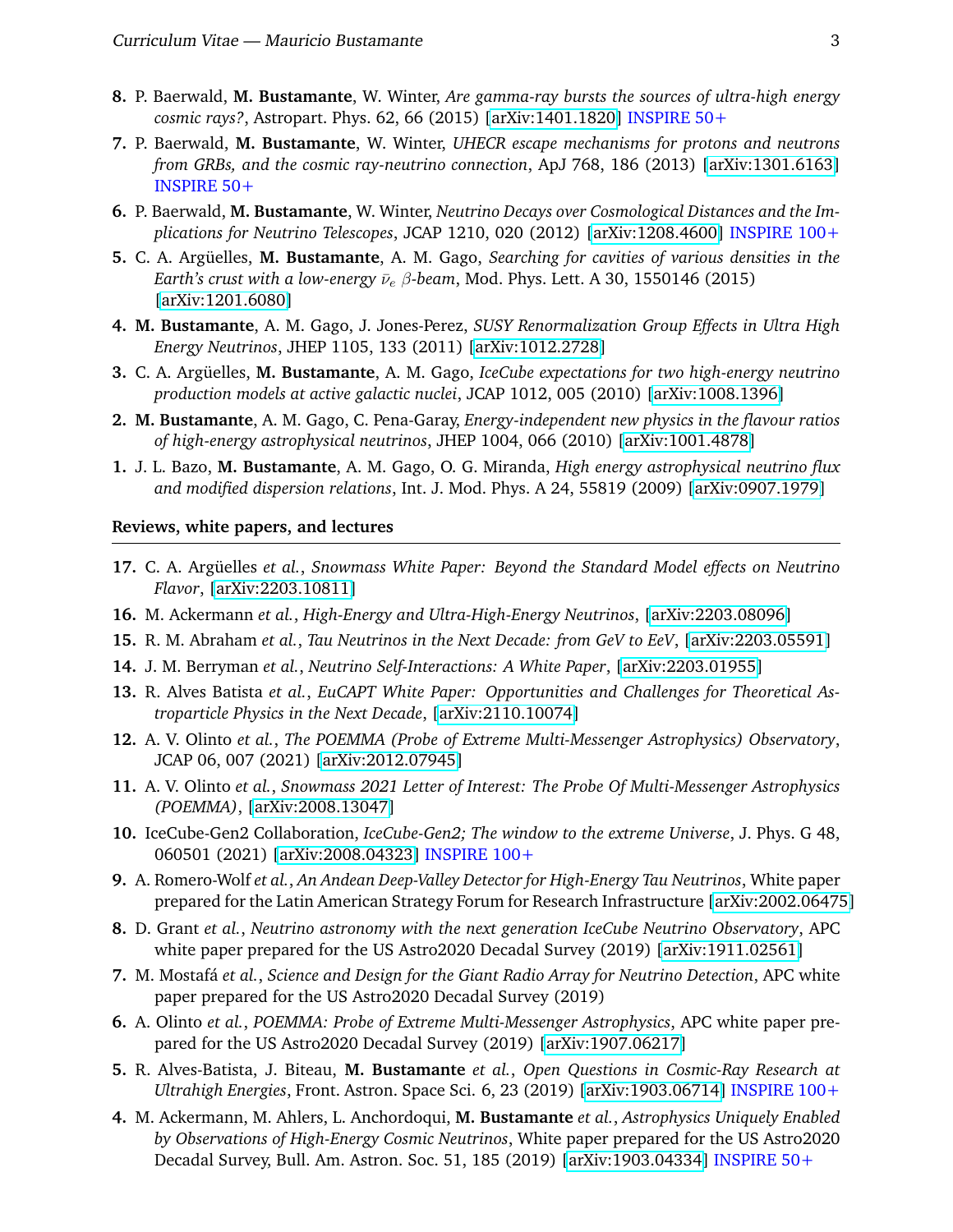- **3.** M. Ackermann, M. Ahlers, L. Anchordoqui, **M. Bustamante** *et al.* (corresponding author), *Fundamental Physics with High-Energy Cosmic Neutrinos*, White paper prepared for the US Astro2020 Decadal Survey, Bull. Am. Astron. Soc. 51, 215 (2019) [\[arXiv:1903.04333\]](http://arxiv.org/abs/arXiv:1903.04333)
- **2.** GRAND Collaboration (**M. Bustamante** editor and contributor), *The Giant Radio Array for Neutrino Detection (GRAND): Science and Design*, Sci. China-Phys. Mech. Astron. 63, 219501 (2020) [\[arXiv:1810.09994\]](http://arxiv.org/abs/arXiv:1810.09994) INSPIRE 100+
- **1. M. Bustamante**, L. Cieri, J. Ellis, *Beyond the Standard Model for Montaneros*, CERN Yellow Report CERN-2010-001, 1455 (2010) [\[arXiv:0911.4409\]](http://arxiv.org/abs/arXiv:0911.4409)

#### **Conference proceedings**

- **17.** L. J. Schumacher, M. Huber, M. Agostini, **M. Bustamante**, F. Oikonomou, *PLE*ν*M: A global and distributed monitoring system of high-energy astrophysical neutrinos*, Proceedings of the 37th International Cosmic Ray Conference (ICRC 2021), PoS ICRC2021, 1185 (2021) [\[arXiv:2107.13534\]](http://arxiv.org/abs/arXiv:2107.13534)
- **16.** V. B. Valera, **M. Bustamante**, *Reaching the EeV frontier in neutrino-nucleon cross sections in upcoming neutrino telescopes*, Proceedings of the 37th International Cosmic Ray Conference (ICRC 2021), PoS ICRC2021, 1200 (2021)
- 15. N. Song, S. W. Li, C. A. Argüelles, M. Bustamante, A. C. Vincent, *The Future of High-Energy Astrophysical Neutrino Flavor Measurements*, Proceedings of the 37th International Cosmic Ray Conference (ICRC 2021), PoS ICRC2021, 1178 (2021)
- **14.** V. Van Elewyck, **M. Bustamante**, *et al.*, *GeV–TeV Neutrino Spectra from Proton-Proton Interactions in Astrophysical Environments*, Proceedings of the 36th International Cosmic Ray Conference (ICRC 2019), PoS ICRC2019, 1023 (2019)
- 13. C. Argüelles, M. Bustamante, *et al., Fundamental physics with high-energy cosmic neutrinos today and in the future*, Proceedings of the 36th International Cosmic Ray Conference (ICRC 2019), PoS ICRC2019, 849 (2019) [\[arXiv:1907.08690\]](http://arxiv.org/abs/arXiv:1907.08690)
- **12.** A. Olinto, **M. Bustamante**, *et al.*, *The POEMMA (Probe of Extreme Multi-Messenger Astrophysics) mission*, Proceedings of the 36th International Cosmic Ray Conference (ICRC 2019), PoS ICRC2019, 378 (2019) [\[arXiv:1909.09466\]](http://arxiv.org/abs/arXiv:1909.09466)
- **11. M. Bustamante**, *Pushing the Energy and Cosmic Frontiers with High-Energy Astrophysical Neutrinos*, Proceedings of the 6th Symposium on Prospects in the Physics of Discrete Symmetries (DISCRETE 2018), [\[arXiv:1904.01595\]](http://arxiv.org/abs/arXiv:1903.01595)
- **10.** K. Fang, **M. Bustamante**, *et al.*, *The Giant Radio Array for Neutrino Detection (GRAND): Present and Perspectives*, Proceedings of the 35th International Cosmic Ray Conference (ICRC 2017), PoS ICRC2017, 996 (2018) [\[arXiv:1708.05128\]](http://arxiv.org/abs/arXiv:1708.05128)
- **9.** Q. Gou, **M. Bustamante**, *et al.*, *The GRANDproto35 Experiment*, Proceedings of the 35th International Cosmic Ray Conference (ICRC 2017), PoS ICRC2017, 388 (2018)
- **8.** A. Olinto, **M. Bustamante**, *et al.*, *POEMMA: Probe Of Extreme Multi-Messenger Astrophysics*, Proceedings of the 35th International Cosmic Ray Conference (ICRC 2017), PoS ICRC2017, 542 (2018) [\[arXiv:1708.07599\]](http://arxiv.org/abs/arXiv:1708.07599) INSPIRE 50+
- **7.** J. Heinze, D. Boncioli, **M. Bustamante**, W. Winter *Cosmogenic Neutrinos Challenge the Cosmic Ray Proton Dip Model*, Proceedings of the 35th International Cosmic Ray Conference (ICRC 2017), PoS ICRC2017, 589 (2018)
- **6.** O. Martineau-Huynh, **M. Bustamante**, W. Carvalho, *et al.*, *The Giant Radio Array for Neutrino Detection*, Proceedings of the 7th international workshop on Acoustic and Radio EeV Neutrino Detection Activities (ARENA 2016), EPJ Web Conf. 135, 02001 (2017) [\[arXiv:1702.01395\]](http://arxiv.org/abs/arXiv:1702.01395)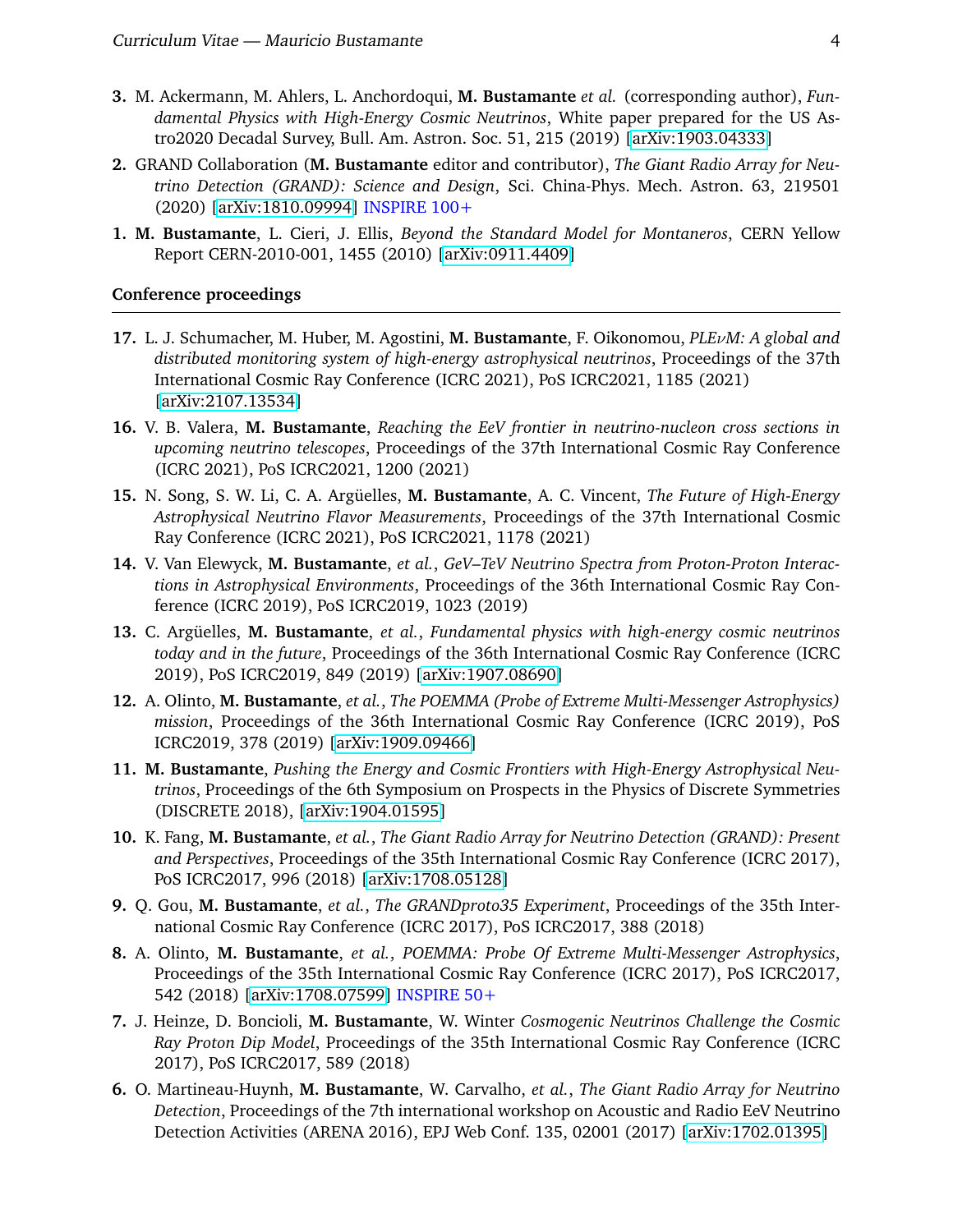- **5.** O. Martineau-Huynh, K. Kotera, **M. Bustamante**, *et al.*, *The Giant Radio Array for Neutrino Detection*, Proceedings of the 7th Very Large Volume Neutrino Telescope Workshop (VLVnT155), EPJ Web Conf. 116, 03005 (2016) [\[arXiv:1508.01919\]](http://arxiv.org/abs/arXiv:1508.01919)
- **4. M. Bustamante**, P. Baerwald, W. Winter, *UHE neutrino and cosmic ray emission from GRBs: revising the models and clarifying the cosmic ray-neutrino connection*, Proceedings of the 6th Very Large Volume Neutrino Telescope Workshop (VLVnT13), AIP Conf. Proc. 1630, 78 (2014) [\[arXiv:1402.1497\]](http://arxiv.org/abs/arXiv:1402.1497)
- **3. M. Bustamante**, P. Baerwald, W. Winter, *Escape and propagation of UHECR protons and neutrons from GRBs, and the cosmic ray-neutrino connection*, Proceedings of the 33rd International Cosmic Ray Conference (ICRC 2013), Braz. J. Phys. 44, 415 (2014) [\[arXiv:1306.2755\]](http://arxiv.org/abs/arXiv:1306.2755)
- **2. M. Bustamante**, A.M. Gago, J.L. Bazo, O.G. Miranda, *Extreme scenarios of new physics in the UHE astrophysical neutrino flavour ratios*, Proceedings of DISCRETE08, J. Phys. Conf. Ser. 171, 012048 (2009) [\[arXiv:0906.5329\]](http://arxiv.org/abs/arXiv:0906.5329)
- **1. M. Bustamante**, A.M. Gago, J.L. Bazo, O.G. Miranda, *On the sensitivity of neutrino telescopes to a modified dispersion relation*, Proceedings of the 11th Mexican Workshop on Particles and Fields (MWPF 2007), AIP Conf. Proc. 1026, 251 (2008)

#### **Professional activities**

| Proposal Reviewer, National Science Center, Poland                                                                  | 2018         |
|---------------------------------------------------------------------------------------------------------------------|--------------|
| Proposal Reviewer, Chilean Antarctic Institute                                                                      | 2017         |
| Referee, Physical Review Research                                                                                   | 2019-        |
| Referee, Communications Physics (Nature)                                                                            | $2019-$      |
| Referee, European Physical Journal C                                                                                | $2019-$      |
| Referee, Journal of High-Energy Physics (JHEP)                                                                      | 2018-Present |
| Referee, Journal of Cosmology and Astroparticle Physics (JCAP)                                                      | 2018-Present |
| Referee, Advances in Space Research                                                                                 | 2017-Present |
| Referee, Physical Review Letters                                                                                    | 2015-Present |
| Referee, Physical Review D                                                                                          | 2015-Present |
| Referee, The Astrophysical Journal                                                                                  | 2015-Present |
| Referee, International Journal of Modern Physics A                                                                  | 2015-Present |
| Member, American Physical Society                                                                                   | 2015-Present |
| Member, Deutsches Physikalische Gesellschaft (DPG, German Physical Society)                                         | 2012-Present |
| Member, Helmholtz Alliance for Astroparticle Physics HAP                                                            | 2012-2014    |
| <b>Supervising experience</b>                                                                                       |              |
| <b>PhD</b> students                                                                                                 |              |
| 2. Bernanda Telalovic (Niels Bohr Institute, U. of Copenhagen)<br>"Pushing neutrino physics to the cosmic frontier" | $2022 -$     |
| 1. Víctor B. Valera (Niels Bohr Institute, U. of Copenhagen)                                                        | $2020 -$     |
| "Pushing neutrino physics to the cosmic frontier"                                                                   |              |
|                                                                                                                     |              |
| <b>MSc students</b>                                                                                                 |              |
| 3. Marie Cornelius (Niels Bohr Institute, U. of Copenhagen)                                                         | 2021-2022    |
| "Probing axions with high-energy cosmic neutrinos"                                                                  |              |
| 2. Kjartan Másson (Niels Bohr Institute, U. of Copenhagen)                                                          | 2020-2021    |
| "Secret interactions of ultra-high-energy neutrinos in next-generation detectors"                                   |              |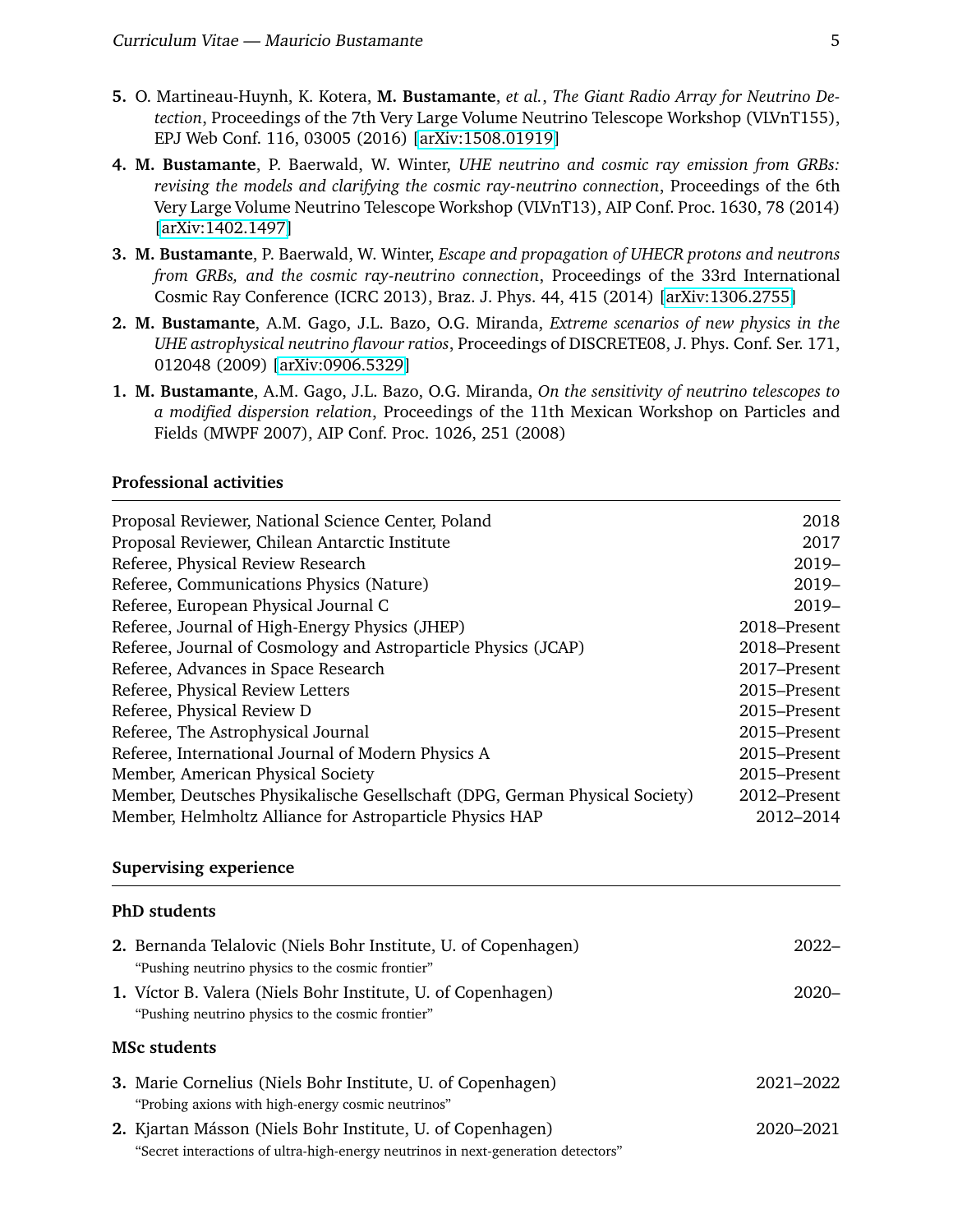| 1. Charlotte Rosenstrøm (Niels Bohr Institute, U. of Copenhagen)<br>Co-supervisor: Irene Tamborra                                                                                                     | 2018-2020 |
|-------------------------------------------------------------------------------------------------------------------------------------------------------------------------------------------------------|-----------|
| "Secret interactions of high-energy astrophysical neutrinos"                                                                                                                                          |           |
| <b>BSc students</b>                                                                                                                                                                                   |           |
| <b>3.</b> Jonathan Balthazar Steensgaard Mu (Niels Bohr Institute, U. of Copenhagen)<br>"New Limits on the Neutrino Lifetime Using the Flavour Composition of High-Energy<br>Astrophysical Neutrinos" | 2021      |
| <b>2.</b> Niels Gustav Nortvig Wilesen (Niels Bohr Institute, U. of Copenhagen)<br>Co-supervisor: Markus Ahlers<br>"Flavours of astrophysical neutrinos in active-sterile mixing"                     | 2020      |
| 1. Siqiao Mu (Caltech, SURF Program visitor at NBI)<br>Co-supervisor: Markus Ahlers<br>"Unitarity Bounds of Astrophysical Neutrinos"                                                                  | 2018      |

## **Teaching experience**

| Teaching assistant, Elementary Particles, PUCP, Peru<br>2007-2008<br>Teaching assistant, Quantum Mechanics I, PUCP, Peru<br>Teaching assistant, Modern Physics, PUCP, Peru<br>Teaching assistant, General Physics 3 (Basic Electromagnetism), PUCP, Peru<br>2006-2007<br>Teaching assistant, Computational Physics, PUCP, Peru<br>Teaching assistant, Introduction to Computing, PUCP, Peru |      |
|---------------------------------------------------------------------------------------------------------------------------------------------------------------------------------------------------------------------------------------------------------------------------------------------------------------------------------------------------------------------------------------------|------|
| Scientific presentations, colloquia, seminars, lectures                                                                                                                                                                                                                                                                                                                                     |      |
| Note: Slides are available at mbustamante.net/talks/.                                                                                                                                                                                                                                                                                                                                       |      |
| 129. Invited talk, Seminar Uppsala University, Uppsala, Sweden<br>"New physics with high-energy neutrinos"                                                                                                                                                                                                                                                                                  | 2022 |
| 128. Invited talk, Invisibles 2022 Workshop, University Paris-Saclay, France<br>"New physics with high-energy neutrinos"                                                                                                                                                                                                                                                                    | 2022 |
| 127. Invited talk, NBI Section 9 Mini-Conference, NBI, Copenhagen, Denmark<br>"High-energy neutrino physics"                                                                                                                                                                                                                                                                                | 2022 |
| 126. Invited talk, NPAC Seminar, University of Wisconsin Madison (online)<br>"Measuring the UHE neutrino-nucleon cross section in IceCube-Gen2"                                                                                                                                                                                                                                             | 2022 |
| 125. Invited talk, IceCube Spring Collaboration Meeting, Brussels, Belgium<br>"IceCube-Gen2: Particle Physics Perspectives and Recent Results"                                                                                                                                                                                                                                              | 2022 |
| 124. Invited talk, Snowmass Neutrino Physics Frontier Workshop (online)<br>"Connections: Cosmic Frontier"                                                                                                                                                                                                                                                                                   | 2022 |
| 123. Invited talk, CINVESTAV Physics Colloquium (online)<br>"Neutrino physics at the highest energies today and in the future"                                                                                                                                                                                                                                                              | 2022 |
| 122. Invited talk, Synergies@Prague, Prague, Czech Republic<br>"Fundamental physics with high-energy and ultra-high-energy neutrinos"<br>Video: youtu.be/P2YaEhx90Ek                                                                                                                                                                                                                        | 2021 |
| 121. Invited talk, Carleton University Physics Colloquium (online)<br>"Neutrino physics and astrophysics at the highest energies"                                                                                                                                                                                                                                                           | 2021 |
| 120. Invited talk, Seminar Instituto de Física, Universidad Nacional de México (online)<br>"Neutrino physics at the highest energies today and in the future"                                                                                                                                                                                                                               | 2021 |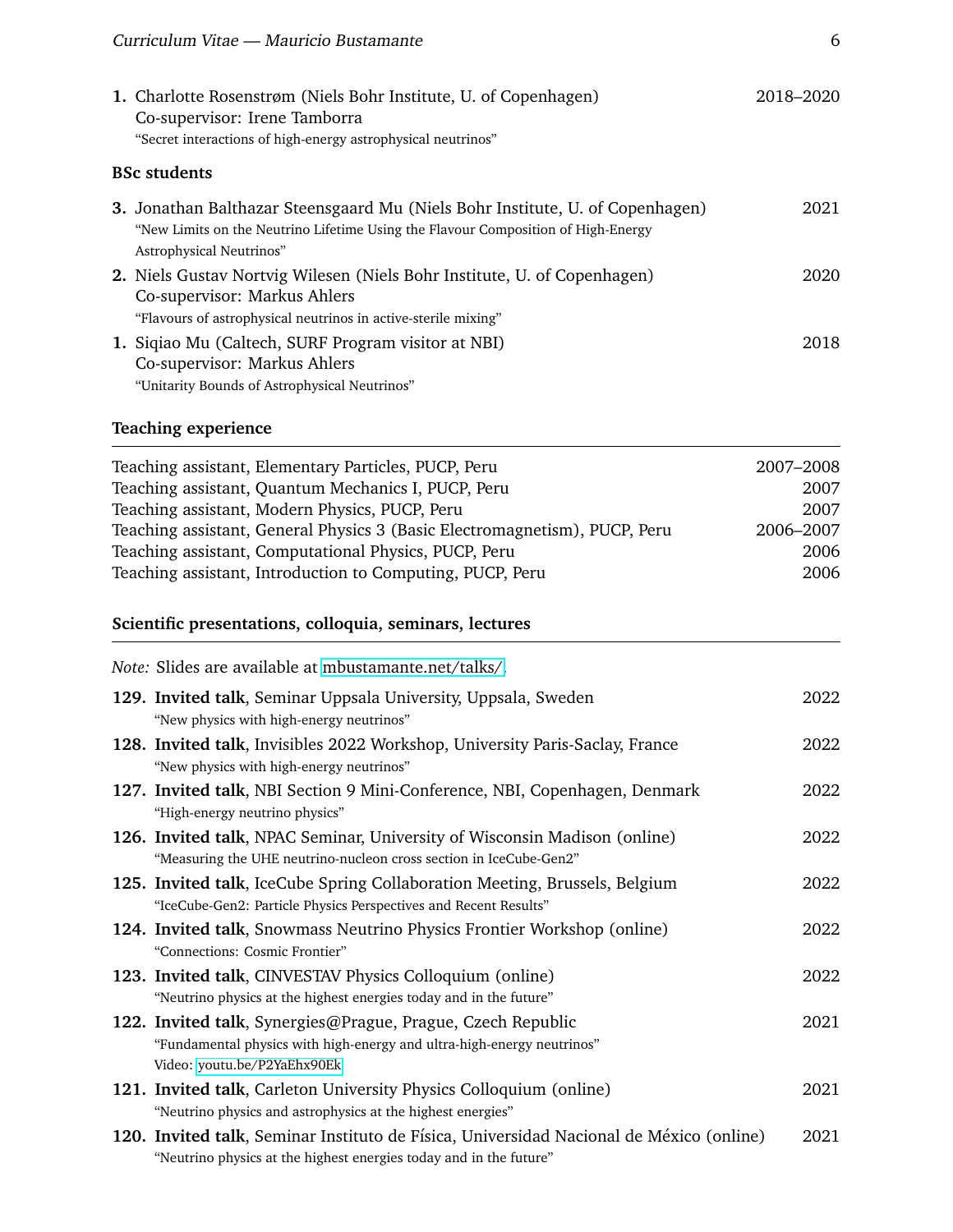| 119. Invited talk, Paris-Saclay Astroparticle Symposium 2021, University Paris-Saclay<br>"Grounded tests of neutrino physics with high- and ultra-high-energy cosmic neutrinos"              | 2021 |
|----------------------------------------------------------------------------------------------------------------------------------------------------------------------------------------------|------|
| 118. Invited talk, Sinapsis 2021 (online)                                                                                                                                                    | 2021 |
| "Pushing Neutrino Physics to the Cosmic Frontier"                                                                                                                                            |      |
| 117. Invited talk, IceCube-Gen2 Workshop / Technical Design Report Kickoff (online)<br>"UHE neutrino science with IceCube-Gen2"                                                              | 2021 |
| 116. Invited talk, CERN Theory Colloquium (online)                                                                                                                                           | 2021 |
| "Pushing high-energy neutrino physics to the cosmic frontier"                                                                                                                                |      |
| Video: cds.cern.ch/record/2784018                                                                                                                                                            |      |
| 115. Invited talk, NuTau 2021 workshop (online)                                                                                                                                              | 2021 |
| "High-energy and ultra-high-energy tau neutrinos and BSM"                                                                                                                                    |      |
| 114. Talk, European Physical Society Conference on High Energy Physics<br>(EPS-HEP 2021) (online)                                                                                            | 2021 |
| "The future of high-energy astrophysical neutrino flavor measurements"                                                                                                                       |      |
| 113. Invited lectures, Mexican Astro-Particle School (MAPS) (online)                                                                                                                         | 2021 |
| "High-energy and ultra-high-energy cosmic neutrinos"                                                                                                                                         |      |
| Videos: Lecture 1 - youtu.be/77siO6wTsjg; Lecture 2 - https://youtu.be/HlYHMaJFc-I                                                                                                           |      |
| 112. Invited talk, 29th JEM-EUSO International Collaboration Meeting (online)<br>"Secret interactions of UHE neutrinos with POEMMA"                                                          | 2021 |
| 111. Invited talk, 1st EuCAPT Annual Symposium (online)                                                                                                                                      | 2021 |
| "High-energy and ultra-high-energy cosmic neutrinos: great today, better tomorrow"                                                                                                           |      |
| Video: cds.cern.ch/record/2766430                                                                                                                                                            |      |
| 110. Invited talk, Astroparticle Physics Seminar, Max Planck Institute for Physics (online)<br>"Astrophysics and particle physics with high-energy cosmic neutrinos today and in the future" | 2021 |
| 109. Invited talk, Thursday Morning Science, University of L'Aquila (online)                                                                                                                 | 2021 |
| "The exceptional life and times of the neutrino"                                                                                                                                             |      |
| Video: youtu.be/kPKAbLHb6FQ                                                                                                                                                                  |      |
| 108. Invited talk, III Encuentro Científico Internacional de Exalumnos de Física<br>UNSAAC (ENCEFIS) (online)                                                                                | 2021 |
| "High-energy cosmic neutrinos: a window into particle physics and astrophysics"                                                                                                              |      |
| Video: youtu.be/tH6uVJ_cee8                                                                                                                                                                  |      |
| 107. Invited talk, Cosmic Rays and Neutrinos in the Multi-Messenger Era (online)<br>"Flavor composition of high-energy neutrinos"                                                            | 2020 |
| 106. Invited talk, 28th JEM-EUSO Collaboration Meeting (online)                                                                                                                              | 2020 |
| "Physics beyond the Standard Model with POEMMA"                                                                                                                                              |      |
| 105. Invited talk, Michigan State University, USA (online)                                                                                                                                   | 2020 |
| "Astrophysics and particle physics with high-energy cosmic neutrinos today and in the future"                                                                                                |      |
| 104. Invited talk, UNICAMP, Brazil (online)                                                                                                                                                  | 2020 |
| "Neutrino Physics with High-Energy Cosmic Neutrinos"                                                                                                                                         |      |
| Video: youtu.be/uqXRfTSAxbs                                                                                                                                                                  |      |
| 103. Poster, Neutrino 2020 (online)                                                                                                                                                          | 2020 |
| "Bounds on Secret Interactions from High-Energy Astrophysical Neutrinos"                                                                                                                     |      |
| 102. Poster, Neutrino 2020 (online)                                                                                                                                                          | 2020 |
| "New Limits on Neutrino Decay from the Glashow Resonance of High-Energy Cosmic Neutrinos"                                                                                                    |      |
| 101. Invited talk, King's College, UK (online)                                                                                                                                               | 2020 |
| "Pushing Neutrino Physics to the Cosmic Frontier"                                                                                                                                            |      |
| 100. Invited talk, Multimessengers @ Prague Workshop, Czech Republic<br>"Fundamental Physics with High-Energy Cosmic Neutrinos"                                                              | 2019 |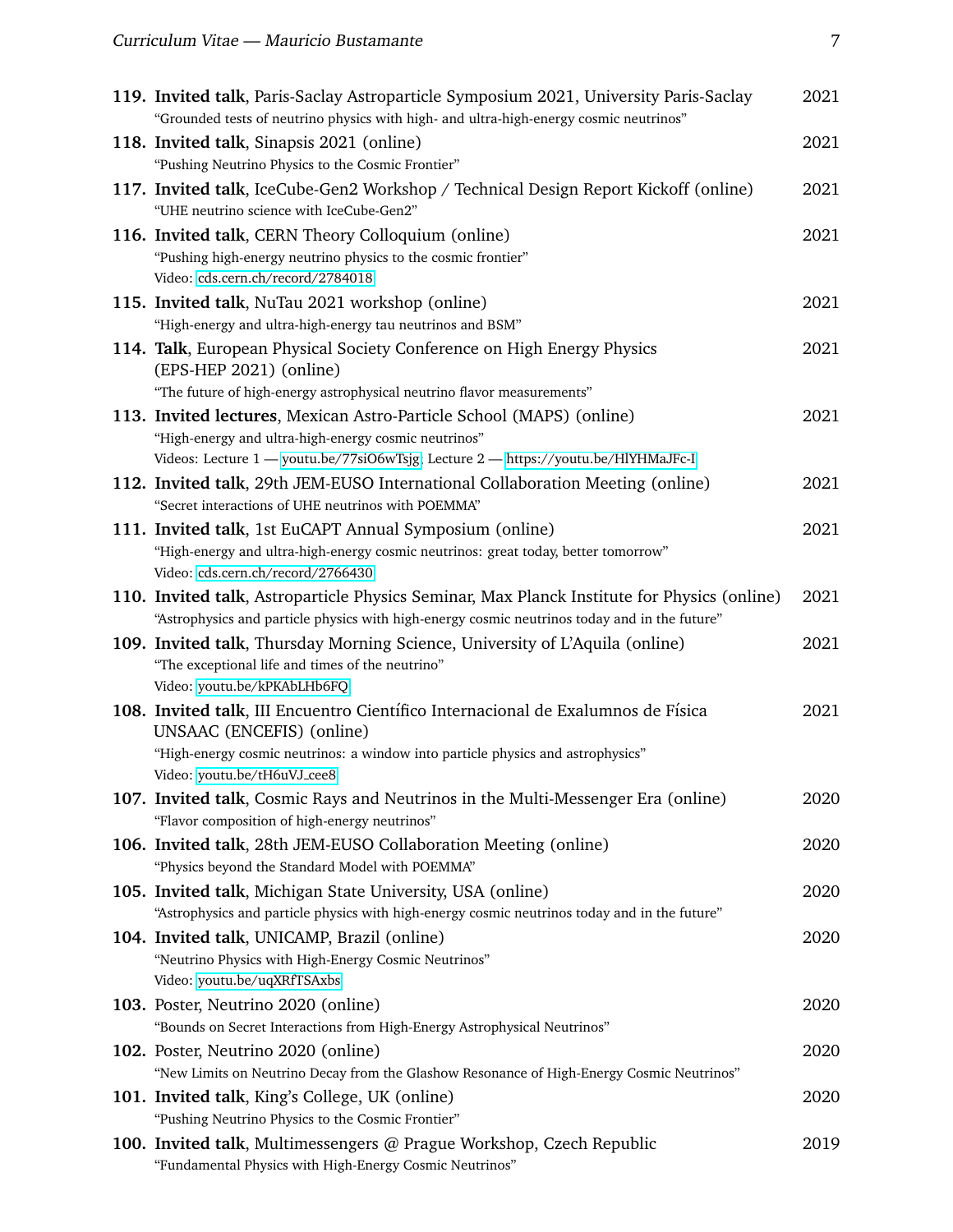| 99. Invited talk, TTK Theory Seminar, RWTH Aachen University, Germany<br>"Pushing Neutrino Physics to the Cosmic Frontier"                                                                                       | 2019 |
|------------------------------------------------------------------------------------------------------------------------------------------------------------------------------------------------------------------|------|
| 98. Invited talk, CERN Neutrino Platform Week 2019: Hot Topics in Neutrino Physics,<br>CERN, Switzerland<br>"High-Energy Cosmic Neutrinos: Current Status and Future Prospects"                                  | 2019 |
| 97. Invited talk, 4th Uppsala workshop on Particle Physics with Neutrino Telescopes<br>(PPNT19), Uppsala, Sweden<br>"The Flavor of High-Energy Cosmic Neutrinos as a Tool for Particle Physics and Astrophysics" | 2019 |
| 96. Invited talk, Perspectives in Astroparticle physics from High Energy Neutrinos<br>(PAHEN), Berlin, Germany<br>"Flavor in High-Energy Cosmic Neutrinos: Interpretation and New Challenges"                    | 2019 |
| 95. Invited lecture, HIRSAP PhD School and Workshop, Karlsruhe, Germany<br>"High-Energy Cosmic Neutrinos: Where Do We Stand, Where Do We Go, and How Do We Get There"                                            | 2019 |
| 94. Talk, Cosmic Physics Center, Fermilab, USA<br>"Pushing Neutrino Physics to the Cosmic Frontier"                                                                                                              | 2019 |
| 93. Talk, 36th International Cosmic Ray Conference (ICRC), Madison, WI, USA<br>"Fundamental Physics with High-Energy Astrophysical Neutrinos Today and in the Future"                                            | 2019 |
| 92. Poster, 36th International Cosmic Ray Conference (ICRC), Madison, WI, USA<br>"Flavor Probes the Production of High-Energy Astrophysical Neutrinos"                                                           | 2019 |
| 91. Invited talk, Particle and Astroparticle Theory Seminar, Max Planck Institute for<br>Nuclear Physics, Heidelberg, Germany<br>"Fundamental Physics with High-Energy Cosmic Neutrinos"                         | 2019 |
| 90. Invited talk, DARK Transient Tuesdays, DARK, Denmark<br>"Gamma-ray bursts: a high-energy multi-messenger view"                                                                                               | 2019 |
| 89. Invited talk, DESY Astroparticle Seminar, DESY, Germany<br>"Pushing the Energy and Cosmic Frontiers of Particle Physics with High-Energy Astrophysical Neutrinos"                                            | 2018 |
| 88. Invited talk, DISCRETE 2018, Vienna, Austria<br>"Pushing the Energy and Cosmic Frontiers of Particle Physics with High-Energy Astrophysical Neutrinos"                                                       | 2018 |
| 87. Invited talk, Nuclear and Particle Physics Seminar, Uppsala U., Sweden<br>"Pushing the Energy and Cosmic Frontiers of Particle Physics with High-Energy Astrophysical Neutrinos"                             | 2018 |
| 86. Talk, TeVPA 2018, Berlin, Germany<br>"Bounds on Ultra-Long-Range Flavored Neutrino Interactions with IceCube"                                                                                                | 2018 |
| 85. Poster, TeVPA 2018, Berlin, Germany<br>"GRAND: The Giant Radio Array for Neutrino Detection"                                                                                                                 | 2018 |
| 84. Invited talk, GRAND Collaboration Workshop, Paris, France<br>"Fundamental Neutrino Physics at Ultra-High Energies in GRAND"                                                                                  | 2018 |
| 83. Invited talk, 30th Rencontres de Blois, France<br>"Neutrino Properties from Observations in Particle Physics"                                                                                                | 2018 |
| 82. Invited talk, Advanced Workshop on Physics of Atmospheric Neutrinos (PANE),<br>Abdus Salam ICTP, Trieste, Italy<br>"Measurement of Multi-TeV Neutrino Cross Section Via Earth Absorption"                    | 2018 |
| 81. Invited talk, 20th International Symposium on Very High Energy Cosmic Ray<br>Interactions (ISVHECRI), Nagoya, Japan<br>"Neutrinos from Ultra-High-Energy Cosmic Rays"                                        | 2018 |
| 80. Invited talk, GRAPPA, Amsterdam, The Netherlands<br>"Distilling fundamental high-energy neutrino physics from the sky"                                                                                       | 2018 |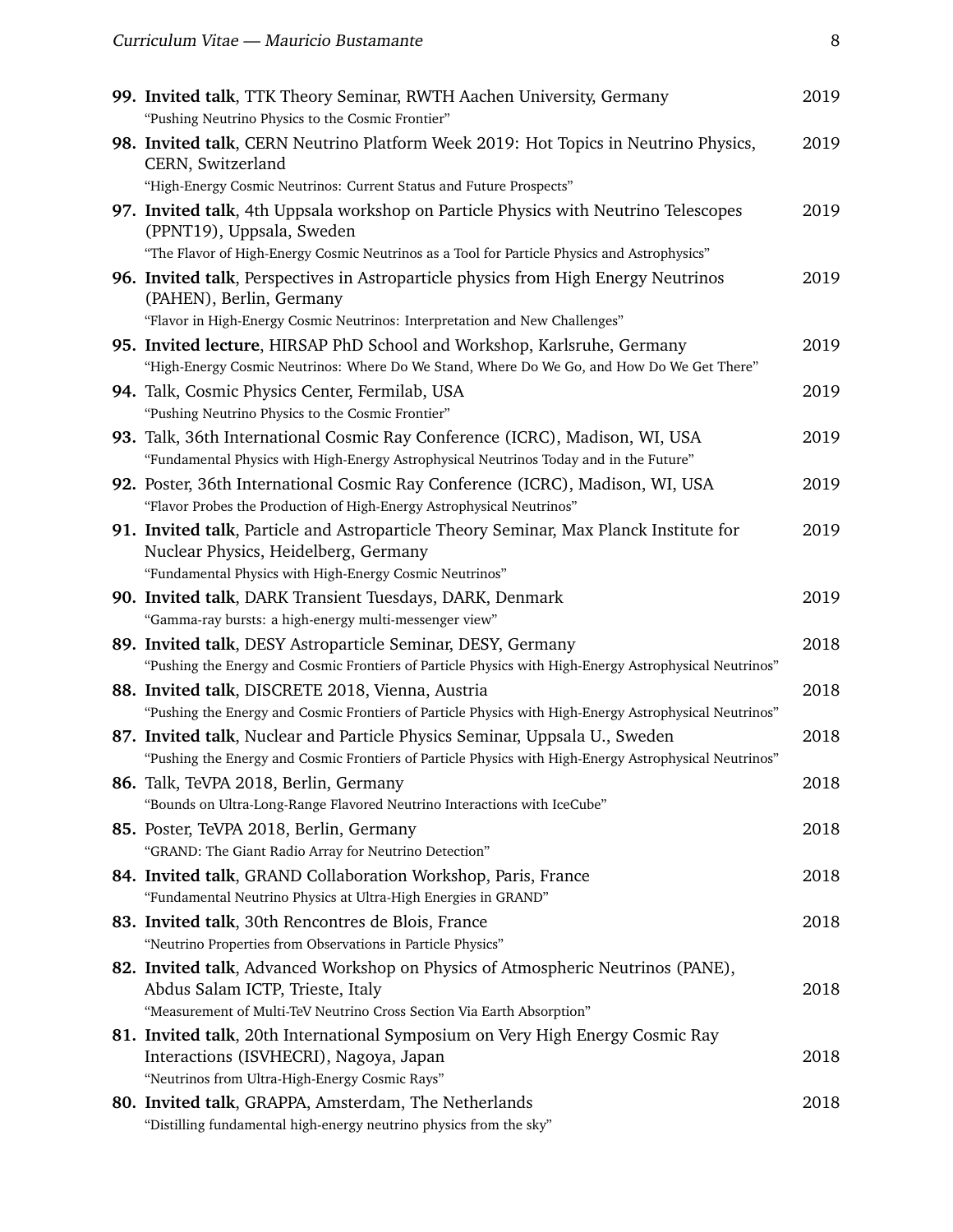| 79. Talk, "The High-Energy Universe: Gamma-ray, Neutrino, and Cosmic-Ray<br>Astronomy" Program, Munich Institute for Astro- and Particle Physics (MIAPP), Munich 2018<br>"Prompt GRB neutrinos from multiple in-jet collisions"         |      |
|-----------------------------------------------------------------------------------------------------------------------------------------------------------------------------------------------------------------------------------------|------|
| 78. Invited talk, "The High-Energy Universe: Gamma-ray, Neutrino, and Cosmic-Ray<br>Astronomy" Program, Munich Institute for Astro- and Particle Physics (MIAPP), Munich 2018<br>"Heaven-sent high-energy fundamental neutrino physics" |      |
| 77. Colloquium, Virginia Tech<br>"The wondrous life and times of high-energy astrophysical neutrinos"                                                                                                                                   | 2018 |
| 76. Invited talk, HEP Seminar, University College London<br>"Heaven-sent neutrino interactions from TeV to PeV"                                                                                                                         | 2017 |
| 75. Talk, NBI N-Talk, Niels Bohr Institute<br>"Heaven-sent high-energy neutrino interactions"                                                                                                                                           | 2017 |
| 74. Talk, GRAPPA@5, Amsterdam, The Netherlands<br>" $\nu$ Interactions from the Heavens: Measuring Neutrino Cross Sections Above 10 TeV"                                                                                                | 2017 |
| 73. Talk, TeVPA 2017, Columbus, OH<br>"High-energy neutrino interactions: first cross section measurements at TeV and above"                                                                                                            | 2017 |
| 72. Talk, CCAPP Summer Seminar Series, Ohio State U.<br>"A first measurement of high-energy neutrino cross sections with astrophysical neutrinos"                                                                                       | 2017 |
| 71. Invited talk, NEUCOS Workshop, DESY, Germany<br>"New Physics Tests with High-Energy Astrophysical Neutrinos"                                                                                                                        | 2017 |
| 70. Invited talk, Interuniversity Institute for High Energies ULB-VLB, Brussels, Belgium<br>"High-energy neutrinos, cosmic rays, and gamma rays from GRBs"                                                                              | 2017 |
| 69. Invited talk, Laboratoire Astroparticule & Cosmologie (APC), Paris<br>"High-energy neutrinos, cosmic rays, and gamma rays from GRBs"                                                                                                | 2017 |
| 68. Invited talk, IceCube Particle Astrophysics Symposium (IPA 2017),<br>WIPAC, Madison, WI                                                                                                                                             | 2017 |
| "High-energy neutrinos, cosmic rays, and gamma rays from GRBs"                                                                                                                                                                          |      |
| 67. Invited talk, IceCube Collaboration Meeting, WIPAC, Madison, WI<br>"Laying Siege to New Physics in High-Energy Astrophysical Neutrinos"                                                                                             | 2017 |
| 66. Invited talk, LHC Results Forum<br>"Overview of recent IceCube results"                                                                                                                                                             | 2017 |
| 65. Invited talk, Particle Astrophysics Seminar, Case Western Reserve University, OH<br>"Prospecting for new physics with high-energy astrophysical neutrinos"                                                                          | 2017 |
| 64. Invited talk, Astrophysics Seminar, Purdue University, IN<br>"High-energy neutrinos, cosmic rays, and gamma rays from gamma-ray bursts"                                                                                             | 2017 |
| 63. Invited talk, Joint Particle Seminar, University of California, Irvine, CA<br>"High-energy astrophysical neutrinos: testing ground for new physics"                                                                                 | 2017 |
| 62. Invited talk, Workshop "High-energy neutrino and cosmic-ray astrophysics –<br>The way forward", Weizmann Institute of Science, Rehovot, Israel<br>"Tasting high-energy astrophysical neutrinos"                                     | 2017 |
| 61. Invited talk, Astroparticle Physics @ Yachay, Yachay Tech, Ecuador<br>"An overview of astrophysical neutrinos; theoretical aspects"                                                                                                 | 2016 |
| 60. Talk, 8th Huntsville Gamma-Ray Burst Symposium, Huntsville, AL<br>"Multi-messenger light curves from gamma-ray bursts"                                                                                                              | 2016 |
| 59. Talk, TeVPA 2016, Geneva, Switzerland<br>"Multi-messenger light curves from gamma-ray bursts"                                                                                                                                       | 2016 |
| 58. Poster, TeVPA 2016, Geneva, Switzerland<br>"Searching for new physics in the flavor composition of high-energy astrophysical neutrinos"                                                                                             | 2016 |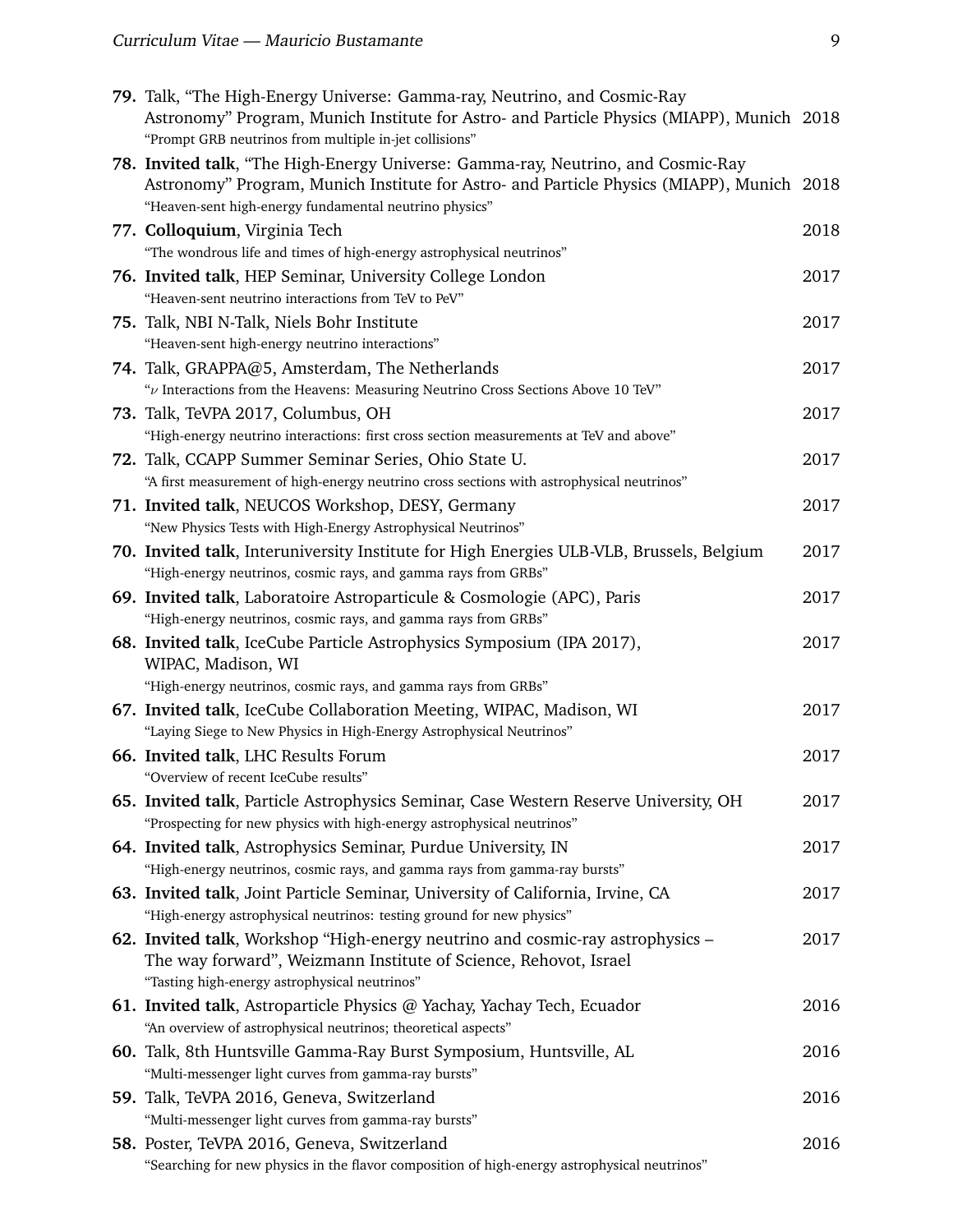| 57. Invited talk, WIPAC, Madison, WI                                                                                                | 2016 |
|-------------------------------------------------------------------------------------------------------------------------------------|------|
| "Discovering ultra-high-energy neutrinos with GRAND, the Giant Radio Array for Neutrino Detection"                                  |      |
| 56. Invited talk, WIPAC, Madison, WI                                                                                                | 2016 |
| "High-energy astrophysical neutrinos: testing ground for new physics"                                                               |      |
| 55. Talk, CCAPP Summer Seminar Series, Ohio State U.                                                                                | 2016 |
| "Probing neutrino lifetime using high-energy astrophysical neutrinos"                                                               |      |
| 54. Invited talk, The National Space Science & Technology Center, Huntsville, AL                                                    | 2016 |
| "Multi-messenger light curves from gamma-ray bursts"                                                                                |      |
| 53. Invited talk, Multi-Messenger Approaches to Cosmic Rays: Origins and                                                            | 2016 |
| Space Frontiers (MACROS 2016), Pennsylvania State U.                                                                                |      |
| "Gamma-ray bursts as UHECR sources"                                                                                                 |      |
| 52. Invited talk, DESY Astroparticle Seminar, DESY, Germany                                                                         | 2016 |
| "High-energy astrophysical neutrinos: testing ground for new physics"                                                               |      |
| 51. Invited talk, Niels Bohr Institute, Denmark                                                                                     | 2016 |
| "New physics in high-energy astrophysical neutrinos"                                                                                |      |
| 50. Invited talk, Lab. de Physique Nucléaire et de Hautes Énergies (LPNHE), France                                                  | 2016 |
| "High-energy astrophysical neutrinos: where do we stand, where do we go?"                                                           |      |
| 49. Invited talk, GReCO Seminar, Institut d'Astrophysique de Paris (IAP), France                                                    | 2016 |
| "High-energy astrophysical neutrinos: probes of new physics"                                                                        |      |
| 48. Invited talk, Workshop on Perspectives on the Extragalactic Frontier:                                                           |      |
| From Astrophysics to Fundamental Physics, ICTP, Trieste, Italy                                                                      | 2016 |
| "Multi-messenger source models: the neutrino-UHECR connection'                                                                      |      |
| 47. Invited talk, APS April Meeting, Salt Lake City, UT                                                                             | 2016 |
| "Tests of new physics with (high-energy) astrophysical neutrinos"                                                                   |      |
| 46. Invited talk, Seminar Center for Neutrino Physics, Virginia Tech                                                                | 2016 |
| "Probing neutrino lifetime using high-energy astrophysical neutrinos"                                                               |      |
| 45. Invited talk, Next-Generation Techniques for UHE Astroparticle Physics (UHEAP),                                                 |      |
| KICP, Chicago, IL                                                                                                                   | 2016 |
| "Flavor composition of high-energy astrophysical neutrinos: present and future"                                                     |      |
| 44. Talk, 1st Pheno in Indiana, Kentucky, Illinois, and Ohio (PIKIO), U. Cincinnatti                                                | 2016 |
| "Decay of high-energy astrophysical neutrinos: present and near future"                                                             |      |
| 43. Invited talk, Very High Energy Particle Astronomy (VHEPA 2016), Honolulu, HI                                                    | 2016 |
| "Discovering ultra-high-energy neutrinos with GRAND, The Giant Radio Array for<br>Neutrino Detection"                               |      |
|                                                                                                                                     |      |
| 42. Invited talk, GRAND Mini-workshop, KICP, Chicago, IL<br>"Gamma-ray bursts: high-energy neutrino predictions in the IceCube era" | 2015 |
|                                                                                                                                     |      |
| 41. Invited talk, HEP Seminar, Pennsylvania State U.<br>"Gamma-ray bursts: high-energy neutrino predictions in the IceCube era"     | 2015 |
|                                                                                                                                     |      |
| 40. Invited talk, ICEHAP Seminar, Chiba U., Japan<br>"Rethinking GRBs as sources of high-energy neutrinos"                          | 2015 |
|                                                                                                                                     |      |
| 39. Invited talk, TeVPA 2015, Tokyo, Japan<br>"The landscape of flavor composition of high-energy astrophysical neutrinos"          | 2015 |
|                                                                                                                                     |      |
| 38. Invited talk, HEP Seminar, Fermilab                                                                                             | 2015 |
| "Theoretically tasting the flavor composition of high-energy astrophysical neutrinos"                                               |      |
| 37. Invited talk, HEP Seminar, U. Cincinnatti                                                                                       | 2015 |
| "What to expect for the flavor composition of high-energy astrophysical neutrinos"                                                  |      |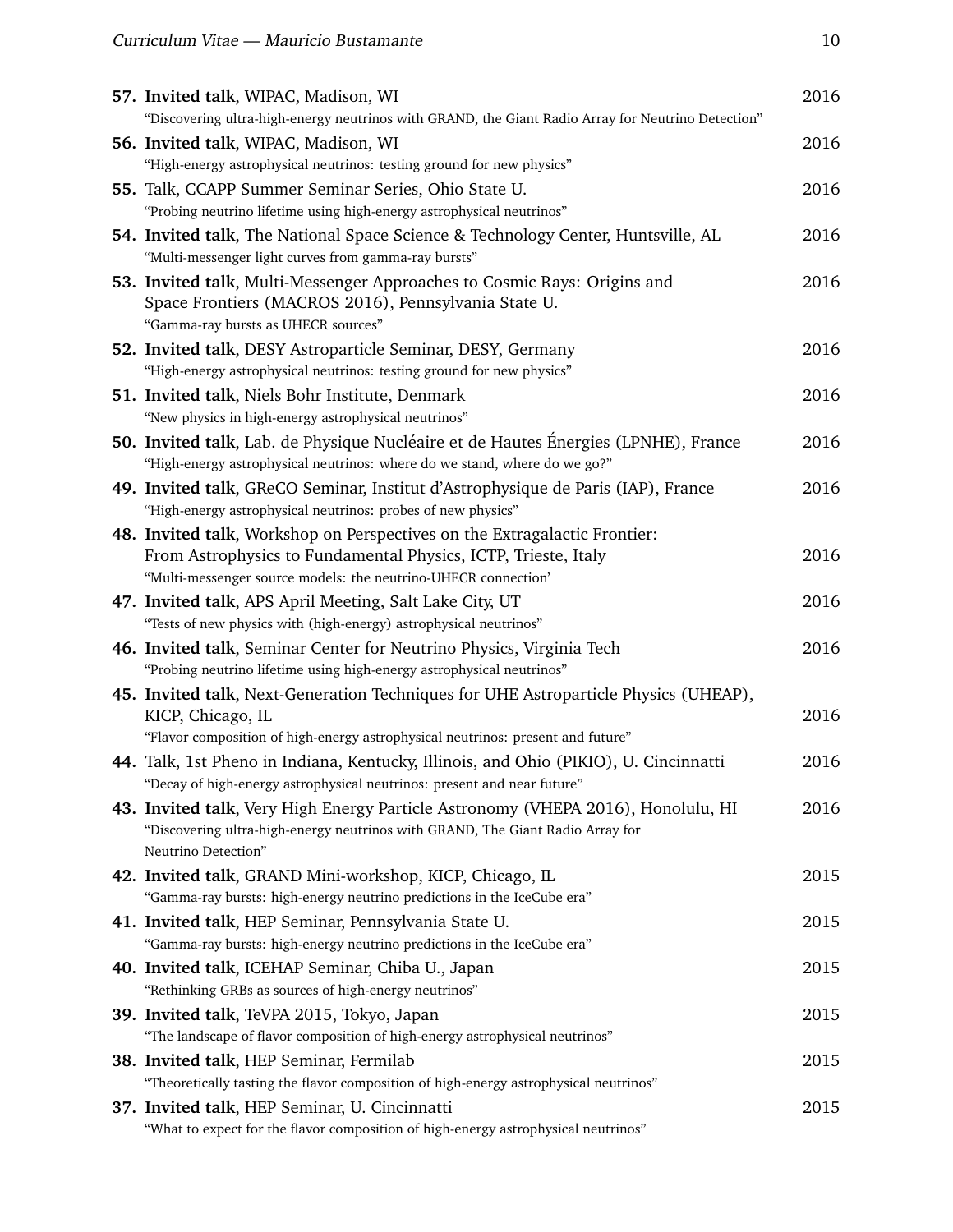| 36. Talk, "Crossroads of Neutrino Physics" Program, Mainz Institute for<br>Theoretical Physics, Mainz, Germany                                | 2015 |
|-----------------------------------------------------------------------------------------------------------------------------------------------|------|
| "Revealing the flavor composition of astrophysical neutrinos: interplay of theory and experiment"<br>35. Talk, Nu@Fermilab Workshop, Fermilab | 2015 |
| "Flavor in high-energy astrophysical neutrinos"                                                                                               |      |
| 34. Talk, "Neutrino Astrophysics and Fundamental Properties" Program (INT-15-21),<br>Institute for Nuclear Theory, Seattle, WA                | 2015 |
| "Recent results on the theoretical expectations of the flavor composition of astrophysical neutrinos"                                         |      |
| 33. Talk, CCAPP Summer Seminar Series, Ohio State U.                                                                                          | 2015 |
| "Honing in on the flavour composition of high-energy astrophysical neutrinos: the view from theory"                                           |      |
| 32. Talk, IceCube Particle Astrophysics Symposium (IPA 2015), WIPAC, Madison, WI                                                              | 2015 |
| "Ultra-high-energy emisison from an evolving gamma-ray burst: neutrinos, cosmic rays,                                                         |      |
| and gamma rays"                                                                                                                               |      |
| 31. Invited talk, Latin American Webinars on Physics                                                                                          | 2015 |
| "Gamma-ray bursts: sources of ultra-high-energy cosmic rays and neutrinos"                                                                    |      |
| Video: youtu.be/K5tJaJvB5Lo                                                                                                                   |      |
| 30. Invited talk, IV Int. Workshop Math., Phys., and App., U. Nacional Callao, Peru                                                           | 2015 |
| "Gamma rays, cosmic rays ane neutrinos: windows into the ultra-energetic Universe"                                                            |      |
| 29. Invited talk, II Meeting on Theoretical Physics, U. Nacional Callao, Peru                                                                 | 2015 |
| "Ultra-high energy neutrinos and cosmic rays from gamma-ray bursts"                                                                           |      |
| 28. Talk, "Present and Future Neutrino Physics" Program, KITP, Santa Barbara, CA<br>"Neutrino decays over cosmological distances: GRBs"       | 2014 |
| Video: online.kitp.ucsb.edu/online/neutrinos14/bustamante/rm/flashtv.html                                                                     |      |
| 27. Talk, Seminar Series "Recent Results in Astroparticle Physics", DESY, Germany                                                             | 2014 |
| "A dynamical GRB fireball model: new gamma-ray, cosmic-ray, and neutrino predictions"                                                         |      |
| 26. Talk, Research Training Group GRK1147, U. Würzburg, Germany                                                                               | 2014 |
| "Ultra-high-energy cosmic rays and neutrinos from gamma-ray bursts: new predictions for a new era"                                            |      |
| 25. Talk, Astroparticle Physics / TeVPA 2014, Amsterdam, The Netherlands                                                                      | 2014 |
| "A revised view of the ultra-high energy cosmic ray-neutrino connection: the case of gamma-ray bursts"                                        |      |
| 24. Talk, Gamma-ray Bursts in the Multi-Messenger Era Workshop, Paris, France                                                                 | 2014 |
| "Improved ultra-high energy cosmic ray and neutrino predictions from gamma-ray bursts"                                                        |      |
| 23. Invited talk, IFIC Seminars, IFIC, Spain                                                                                                  | 2014 |
| "Revisiting the cosmic ray-neutrino connection in gamma-ray bursts"                                                                           |      |
| 22. Talk, Astroparticle Physics Group, Uppsala U., Sweden                                                                                     | 2014 |
| "Ultra-high energy cosmic rays and neutrinos: revising the predictions and clarifying the connection"                                         |      |
| 21. Invited talk, Physics Colloquium, PUCP, Peru                                                                                              | 2014 |
| "Ultra-high-energy astrophysical cosmic rays and neutrinos: a half-century mystery"<br>Video: educast.pucp.edu.pe/video/3252/                 |      |
| 20. Talk, Research Training Group GRK1147, U. Würzburg, Germany                                                                               | 2013 |
| "An introduction to nuclear astrophysics"                                                                                                     |      |
| 19. Talk, Cosmology Lunch, Princeton U., Princeton, NJ                                                                                        | 2013 |
| "Gamma-ray bursts: revised prediction for ultra-high-energy neutrinos and cosmic rays"                                                        |      |
| 18. Talk, Astro Coffee Blackboard Talk, IAS, Princeton, NJ                                                                                    | 2013 |
| "Decay of astrophysical neutrinos"                                                                                                            |      |
| 17. Talk, CCAPP Astroparticle Lunch, Ohio State U., Columbus, OH                                                                              | 2013 |
| "Revised predictions of ultra-high-energy neutrinos from gamma-ray bursts and the cosmic ray-                                                 |      |
| neutrino connection"                                                                                                                          |      |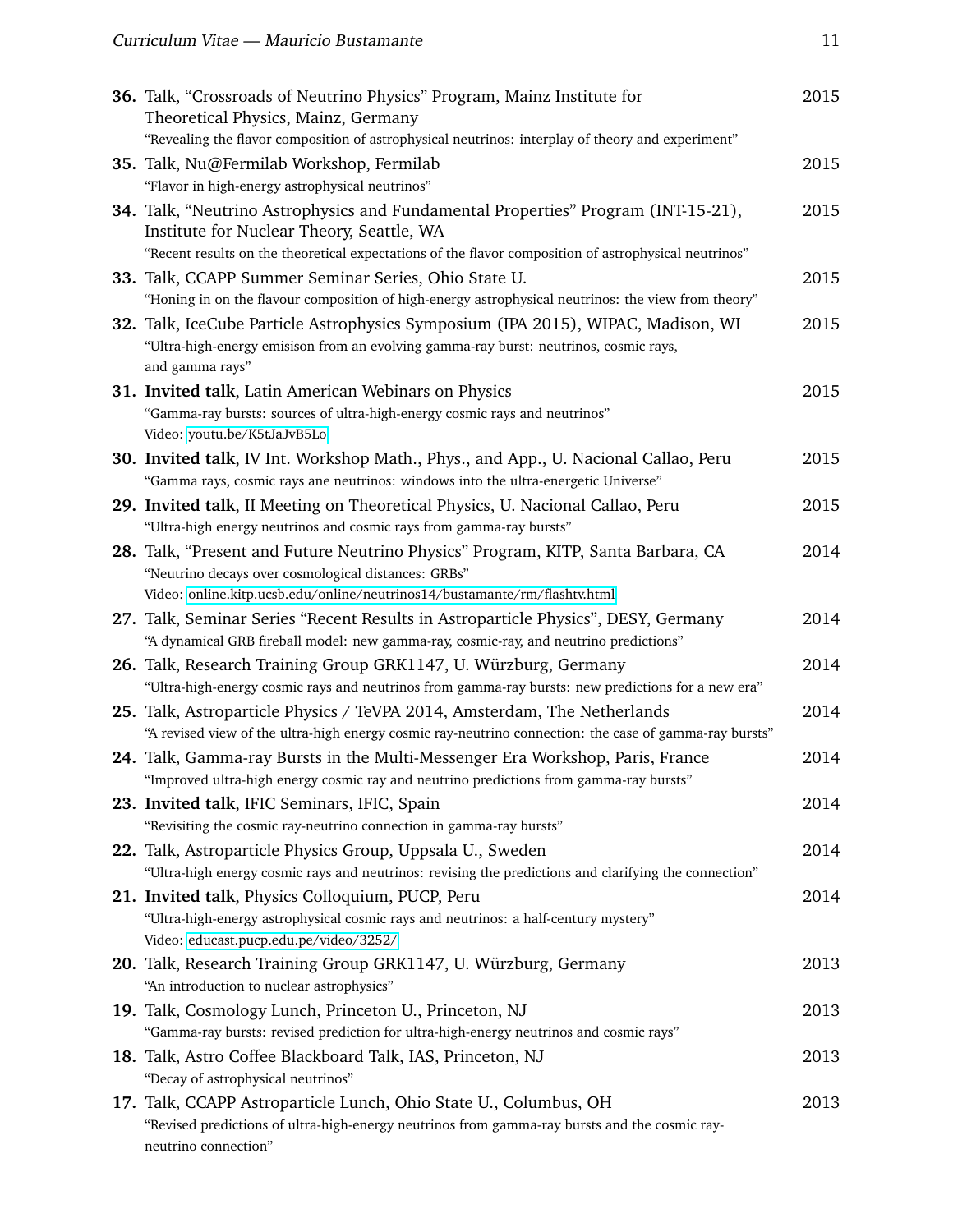| 16. Talk, 6th Very Large Volume Neutrino Telescope Workshop, Stockholm, Sweden<br>"UHE neutrino and cosmic ray emission from GRBs: revising the models and clarifying the cosmic<br>ray-neutrino connection                                                   | 2013 |
|---------------------------------------------------------------------------------------------------------------------------------------------------------------------------------------------------------------------------------------------------------------|------|
| 15. Talk, 33rd International Cosmic Ray Conference (ICRC), Rio de Janeiro, Brazil<br>"Escape and propagation of UHECR protons and neutrons from GRBs, and the cosmic ray-<br>neutrino connection"                                                             | 2013 |
| 14. Talk, 77th Annual Meeting of the Deutsches Physik. Gesellschaft, Dresden, Germany<br>"Decay of neutrinos from cosmological sources and prospects of observation at neutrino telescopes"                                                                   | 2013 |
| 13. Talk, Helmholtz Alliance for Astroparticle Physics Code Retreat, Zeuthen, Germany<br>"Efficient computation of photohadronic interactions - an application to UHECR propagation<br>and cosmogenic neutrinos"                                              | 2012 |
| 12. Talk, Research Training Group GRK1147, U. Würzburg, Germany<br>"The inert Higgs doublet model"                                                                                                                                                            | 2012 |
| 11. Invited talk, Two-day course, I Physics Summer School, U. Nacional Callao, Peru<br>"An introduction to particle physics"                                                                                                                                  | 2011 |
| 10. Invited talk, II Symposium on Antarctic Research, Lima, Peru<br>"Neutrino physics at the South Pole"                                                                                                                                                      | 2010 |
| 9. Talk, 5th CERN Latin American School of High-Energy Physics, Antioquía, Colombia<br>"Cosmic ray acceleration mechanisms"                                                                                                                                   | 2009 |
| 8. Poster, 5th CERN Latin American School of High-Energy Physics, Antioquía, Colombia<br>"Effect of energy-independent new physics on the high-energy astrophysical neutrino flavour ratios"                                                                  | 2009 |
| 7. Poster, VII Latin American Symposium on High Energy Physics /<br>IX Argentine Symposium on Particles and Fields, Bariloche Atomic Center, Argentina<br>"Effect of energy-independent new physics on the high-energy astrophysical neutrino flavour ratios" | 2009 |
| 6. Talk, DISCRETE 2008, IFIC, Spain<br>"Extreme scenarios of new physics in the UHE astrophysical neutrino flavour ratios"                                                                                                                                    | 2008 |
| 5. Talk, XVII National Physics Symposium, PUCP, Peru<br>"Modified dispersion relations and high-energy astrophysical neutrinos"                                                                                                                               | 2008 |
| 4. Poster, XI Mexican Workshop on Particles and Fields, Tuxtla, Mexico<br>"Detecting the effects at IceCube of a quantum-gravity modified dispersion relation on the<br>neutrino flux from FR-II radio galaxies and blazars"                                  | 2007 |
| 3. Talk, A New Kind of Science Summer School 2005, Brown U.<br>"Finding clusters of cellular automata rules with similar behavior"                                                                                                                            | 2005 |
| 2. Poster, Midwest New Kind of Science Conference 2005, Indiana U.<br>"Two methods for finding cellular automata that perform simple computations"                                                                                                            | 2005 |
| 1. Talk, VII National Symposium of Physics Students, PUCP, Peru<br>"An introduction to cellular automata and Boolean networks"                                                                                                                                | 2003 |
| <b>Public talks and panels</b>                                                                                                                                                                                                                                |      |
| 7. Journal Club Peru — Particle Physics (online)<br>"Research in high-energy neutrinos: getting excited and getting started"                                                                                                                                  | 2021 |
| 6. Association of Physics Students PUCP (online)<br>"My experience in research: thoughts and lessons"<br>Video: facebook.com/watch/?v=217439216782462                                                                                                         | 2021 |
| 5. Extraordinary Colloquium for the Undergraduate Symposium of Physics (CESPreFi),<br>PUCP, Lima, Peru (online)                                                                                                                                               | 2020 |

"Starting out in research: why and how"

Video: [facebook.com/watch/?v=1091597971253202](https://www.facebook.com/watch/?v=1091597971253202)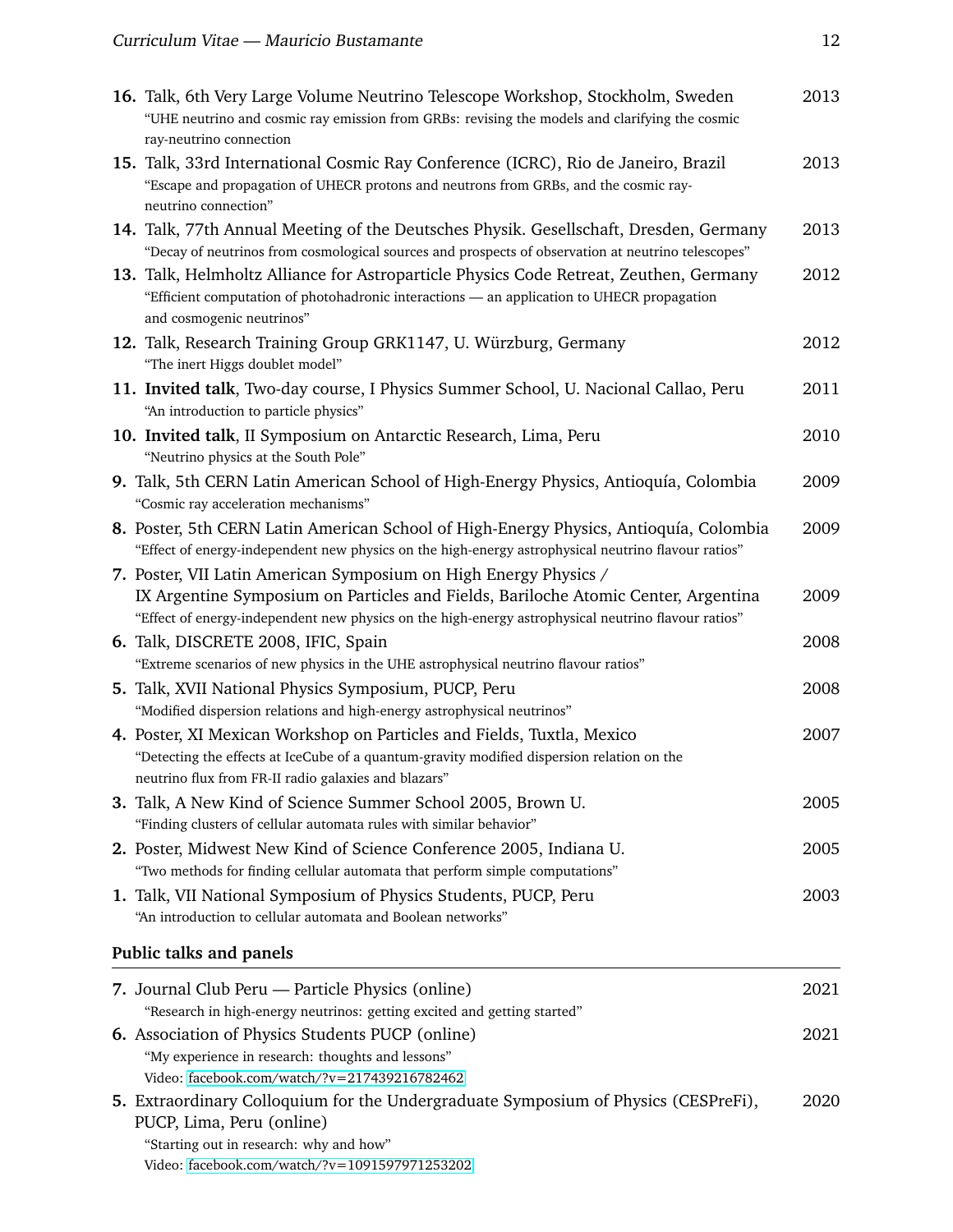| 4. Wizard World Comic Con, Columbus, OH                                          | 2017 |
|----------------------------------------------------------------------------------|------|
| "Science of Superheroes" Panel                                                   |      |
| 3. TEDxTukuy, Lima, Peru                                                         | 2016 |
| "Neutrinos: secret messengers of the Universe"                                   |      |
| Video: https://youtu.be/C6EZU9-nsKw (In Spanish, English subtitles)              |      |
| 2. New Vistas in Astronomy Public Talk Series, Perkins Observatory, Delaware, OH | 2016 |
| "High-energy neutrinos: ghosts from beyond the Solar System"                     |      |
| 1. "Astronomy on Tap", Columbus, OH                                              | 2015 |
| "Cosmic rays and neutrinos: windows into the ultra-high-energy Universe"         |      |

#### **Research and collaboration visits**

| Munich Institute for Astro- and Particle Physics (MIAPP), Munich, Germany          | 2018 |
|------------------------------------------------------------------------------------|------|
| Program: "The High Energy Universe: Gamma Ray, Neutrino, and Cosmic Ray Astronomy" |      |
| Deutsches Elektronen-Synchrotron (DESY), Zeuthen, Germany                          | 2016 |
| Invited by: Walter Winter                                                          |      |
| Niels Bohr Institute, Copenhagen, Denmark                                          | 2016 |
| Invited by: Irene Tamborra                                                         |      |
| Institut d'Astrophysique de Paris (IAP), Paris, France                             | 2016 |
| Invited by: Kumiko Kotera                                                          |      |
| Laboratoire de Physique Nucléaire et de Hautes Énergies (LPNHE), Paris, France     | 2016 |
| Invited by: Olivier Martineau                                                      |      |
| Chiba University, Tokyo, Japan                                                     | 2015 |
| Invited by: Shigeru Yoshida                                                        |      |
| Deutsches Elektronen-Synchrotron (DESY), Zeuthen, Germany                          | 2015 |
| Invited by: Walter Winter                                                          |      |
| Mainz Institute for Theoretical Physics (MITP), Mainz, Germany                     | 2015 |
| Program: "Crossroads of Neutrino Physics"                                          |      |
| Institute for Nuclear Theory (INT), Seattle, WA                                    | 2015 |
| Program: "Neutrino Astrophysics and Fundamental Properties" (INT-15-2A)            |      |
| Kavli Institute for Theoretical Physics (KITP), Santa Barbara, CA                  | 2014 |
| Program: "Present and Future Neutrino Physics"                                     |      |
| Instituto de Física Corpuscular (IFIC), Valencia, Spain                            | 2014 |
| Invited by: Joel Jones                                                             |      |
| Institute for Advanced Study, Princeton, NJ                                        | 2013 |
| Invited by: Kohta Murase                                                           |      |
| Center for Cosmology and AstroParticle Physics (CCAPP), Columbus, OH               | 2013 |
| Invited by: John Beacom                                                            |      |

## **Conferences, workshops, schools — participation as attendee**

| 2nd Pheno in Indiana, Kentucky, Illinois, and Ohio (PIKIO), Ohio State U.             | 2016 |
|---------------------------------------------------------------------------------------|------|
| 1st MERCUR Winter School on Plasma-Astroparticle Physics, Bad Honnef, Germany         | 2014 |
| Cosmic Ray Anisotropy Workshop, WIPAC, Madison, WI                                    | 2013 |
| Helmholtz Alliance for Astroparticle Physics Realtime Astroparticle Physics Workshop, | 2013 |
| U. Bonn, Germany                                                                      |      |
| 2012 CTEQ-Fermilab School on QCD and Electroweak Phenomenology, PUCP, Peru            | 2012 |
| Workshop on Cosmic Rays and Cosmic Neutrinos: Looking at the Neutrino Sky,            | 2011 |
| ICTP, Italy                                                                           |      |
| Summer School on Particle Physics, ICTP, Italy                                        | 2011 |
|                                                                                       |      |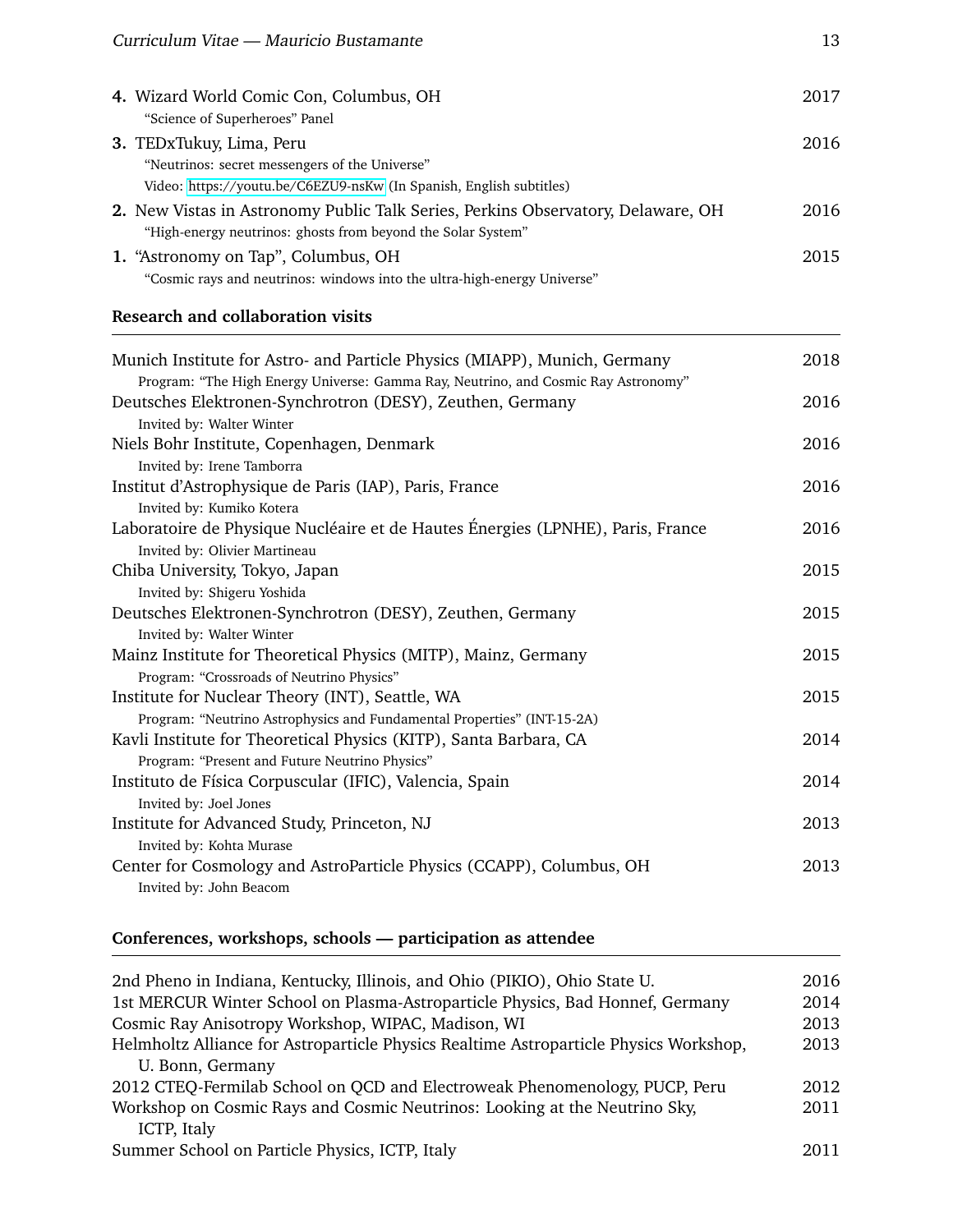| Workshop: From Neutrinos to Dark Matter, U. Guanajuato, Mexico               | 2006 |
|------------------------------------------------------------------------------|------|
| 6th Latin American Symposium on High Energy Physics / 12th Mexican School on | 2006 |
| Particles and Fields, Puerto Vallarta, Mexico                                |      |
| Second School on Cosmic Rays and Astrophysics, Puebla, Mexico                | 2006 |
| Advanced Summer School in Physics, CINVESTAV, Mexico                         | 2006 |
| School and Conference on Fundamental Aspects of Complexity, ICTP, Italy      | 2004 |
|                                                                              |      |

### **Experimental collaborations**

| IceCube-Gen2<br>Associate member (icecube.wisc.edu)                                                                                                                                   | $2019-$      |
|---------------------------------------------------------------------------------------------------------------------------------------------------------------------------------------|--------------|
| <b>GRAND</b> (Giant Radio Array for Neutrino Detection)<br>Member of the core team of the collaboration, work on building science case,<br>editor of the white paper (grand.cnrs.fr/) | 2015-Present |
| Organization of scientific events                                                                                                                                                     |              |
| NBIA International PhD School: "Here, There & Everywhere"<br>Organizer                                                                                                                | 2022         |
| NBIA International PhD School: "Here, There & Everywhere" (online)<br>Organizer                                                                                                       | 2021         |
| TeVPA 2019, Sydney, Australia<br>Convener of neutrino track                                                                                                                           | 2019         |
| GRAND Collaboration Workshop, Nijmegen, The Netherlands<br>Co-organizer                                                                                                               | 2018         |
| TeVPA 2017, Columbus, OH<br>Co-chair of the local organizing committee                                                                                                                | 2017         |
| GRAND Collaboration Workshop, Paris, France<br>Co-organizer                                                                                                                           | 2017         |
| <b>CCAPP Weekly Seminars</b><br>Organizer                                                                                                                                             | 2015-2016    |
| CCAPP Workshop "Making sense of the ultra-high-energy sky"<br>Chair and organizer; brought together experts on theory and experiment<br>in UHE cosmic rays, gamma rays, and neutrinos | 2015         |
| I Peruvian School on High-Energy Physics and Cosmology (EPFAEC 2015)<br>Member of the organizing committee                                                                            | 2015         |
| Physics Colloquia at PUCP, Lima, Peru<br>Founder; organized 200+ colloquia so far;<br>tasks include selecting and contacting speakers, logistics, and advertising                     | 2011-Present |

## **Popular press**

| Interviewed for Scientific American article on radio-detection of neutrinos                   | 2021 |
|-----------------------------------------------------------------------------------------------|------|
| "Searching for the Universe's Most Energetic Particles, Astronomers Turn on the Radio" [link] |      |
| Press release about GRAND for AAAS EurekAlert! news service (author and contact person) 2019  |      |
| "Giant neutrino telescope to open window to ultra-high-energy Universe" [link]                |      |
| Interviewed for Gizmodo                                                                       | 2018 |
| "Astronomers Propose Huge New Telescope System to Understand the Most Energetic Particles     |      |
| Ever Detected" [link]                                                                         |      |
| Interviewed for Live Science                                                                  | 2018 |